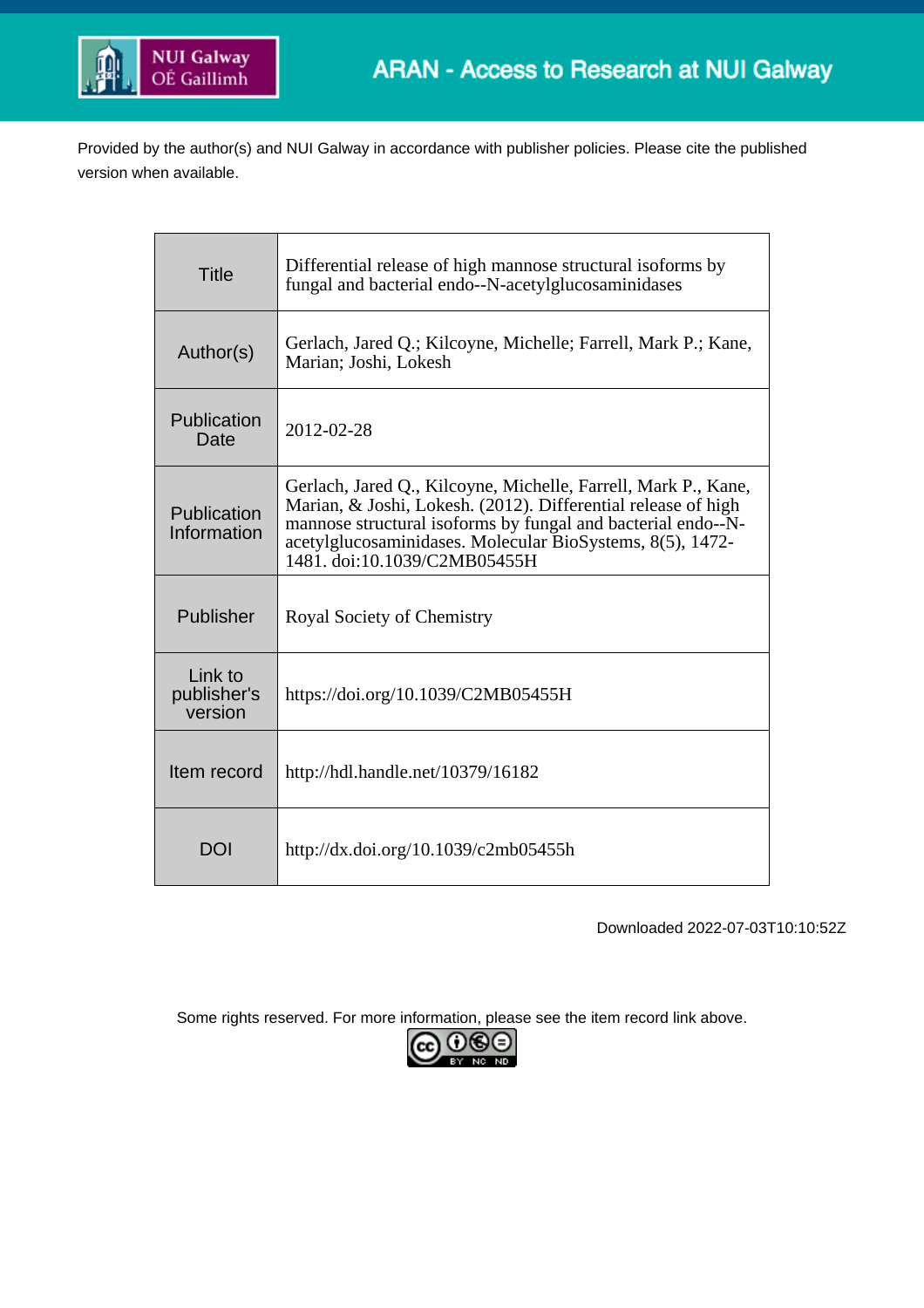# **Differential release of high mannose structural isoforms by fungal and bacterial** *endo***-β-***N***-acetylglucosaminidases.**

**Jared Q. Gerlach,***<sup>a</sup>* **Michelle Kilcoyne,***<sup>a</sup>* **Mark P. Farrell,***<sup>a</sup>* **Marian Kane,***<sup>a</sup>* **and Lokesh Joshi***<sup>a</sup>* **\***

- <sup>5</sup> *Endo*-β-*N-*acetylglucosaminidases (ENGases) are widely used to remove *N*-linked oligosaccharides from glycoproteins for glycomic and proteomic studies and biopharmaceutical processes. Although several ENGases are widely available and their main oligosaccharide structural preferences are generally known (i.e. high mannose, hybrid or complex), the preferences of ENGases from different kingdoms for individual structural isoforms within the major classes of *N*-linked oligosaccharides have previously not <sup>10</sup> been compared. In this work, a fungal ENGase (Endo Tv) was purified for the first time from a commercial *Trichoderma viride* chitinase mixture by sequential anion exchange and size exclusion chromatography, a commonly used strategy for purification of chitinases and endo enzymes. Oligosaccharides released from substrate glycoproteins by Endo Tv were identified and quantified by high pH anion exchange chromatography with pulsed amperometric detection and verified by mass <sup>15</sup> spectrometric analysis. Unlike the widely-used bacterial ENGases Endo H and Endo F1, Endo Tv released exclusively high mannose *N*-linked oligosaccharides from RNase B, ovalbumin, and yeast
- invertase. Endo Tv did not hydrolyze fucosylated, hybrid, complex type or bisecting *N*acetylglucosamine-containing structures from bovine fetuin, ovalbumin and IgG. When compared to the bacterial ENGase, Endo H, the relative ratio of high-mannose oligosaccharide structural isoforms released <sup>20</sup> from RNase B by Endo Tv was found to differ, with Endo Tv releasing more Man5GlcNAc and
- Man7GlcNAc isoform I and less Man9GlcNAc from RNase B. Based on these data, it is suggested that use of ENGases from multiple sources may serve to balance an introduced bias in quantitative analysis of released structural isoforms and may further prove valuable in biochemical structure-function studies.

#### **1. Introduction**

- <sup>25</sup> Enzymatic release is often the preferred method of preparing both intact oligosaccharides and their source polypeptides for glycomic and proteomic studies  $1-3$ . Of the enzymes most commonly used for this purpose, amidases (*N*-glycopeptidase, PNGase, EC 3.5.1.52), cleave the amide bond of *N*-<sup>30</sup> acetylglucosamine (GlcNAc) β-linked to asparagine (Asn) in the protein backbone, while endoglycosidases (*endo*-β-*N*acetylglucosaminidase, ENGase, EC 3.2.1.96), hydrolyze the glycosidic bond between the two GlcNAc residues (di-*N*acetylchitobiose core, GlcNAc-β-(1,4)-GlcNAc) proximal to the
- <sup>35</sup> polypeptide, leaving one GlcNAc residue remaining on the protein backbone <sup>4-6</sup> (see Table 1 for examples). While amidases typically require the denaturation of the protein to allow the enzyme access to the amide bond, ENGases are often used on native glycoproteins with good efficiency and are thus preferred
- <sup>40</sup> for some applications requiring native protein for downstream analysis, e.g. enzyme characterization, or in determining the glycosylation site. ENGases have a high degree of selectivity depending upon the particular enzyme 5-8 and the substitution of constituent residues within the oligosaccharide.
- 45

For example, the bacterial ENGases, Endo H and Endo F1, have <sup>55</sup> similar specificities except for the tolerance of Endo H for fucose (Fuc) core modifications  $5$  (see Table 1). Because of these attributes, ENGases are in high demand for glycobiological research and industrial processes.

Quantitative glycomic analyses depend on the release of a <sup>60</sup> representative distribution of intact glycoforms and/or a reliable method of normalization to compensate for a bias in glycoform or structural isoform release introduced by the enzyme used. Inference of relative percentages of released products can only be accurate if the characteristics of the chosen enzyme are well <sup>65</sup> known and the physical characteristics (e.g. steric arrangements) of the substrate are conducive to full-access and activity of the deglycosylating enzyme. High mannose *N*-linked oligosaccharides are found in fungi, plants and animals, although there are differences in the occurrence of certain structural 70 isoforms <sup>9</sup>. The preference of ENGases from rice and tomato for certain high-mannose structural isoforms typical of plants has been reported  $10-12$ . Therefore, the characterization and comparison of a range of ENGases from different kingdoms with distinct preferences for certain oligosaccharide structural <sup>75</sup> isoforms would be useful in the fields of glycomics, proteomics, structure-function elucidation and industrial processes.

Filamentous fungi of the *Trichoderma* genus are a known source of a variety of potent enzymes which facilitate the breakdown of carbohydrate polymers <sup>13-16</sup>. Recently, a novel, <sup>80</sup> secreted, high-mannose-specific ENGase from *T. reesei* (*Hypocrea* jecorina) was reported (Endo T) <sup>17</sup> which is of dissimilar sequence than currently known ENGases from bacteria. ENGases characterised

*<sup>a</sup> Glycoscience Group, National Centre for Biomedical Engineering Science, National University of Ireland,*  <sup>50</sup> *Galway, Ireland.*

*<sup>\*</sup> Orbsen Building, National University of Ireland, Galway, Ireland. Tel.: +353-91-49-5768; Email: lokesh.joshi@nuigalway.ie*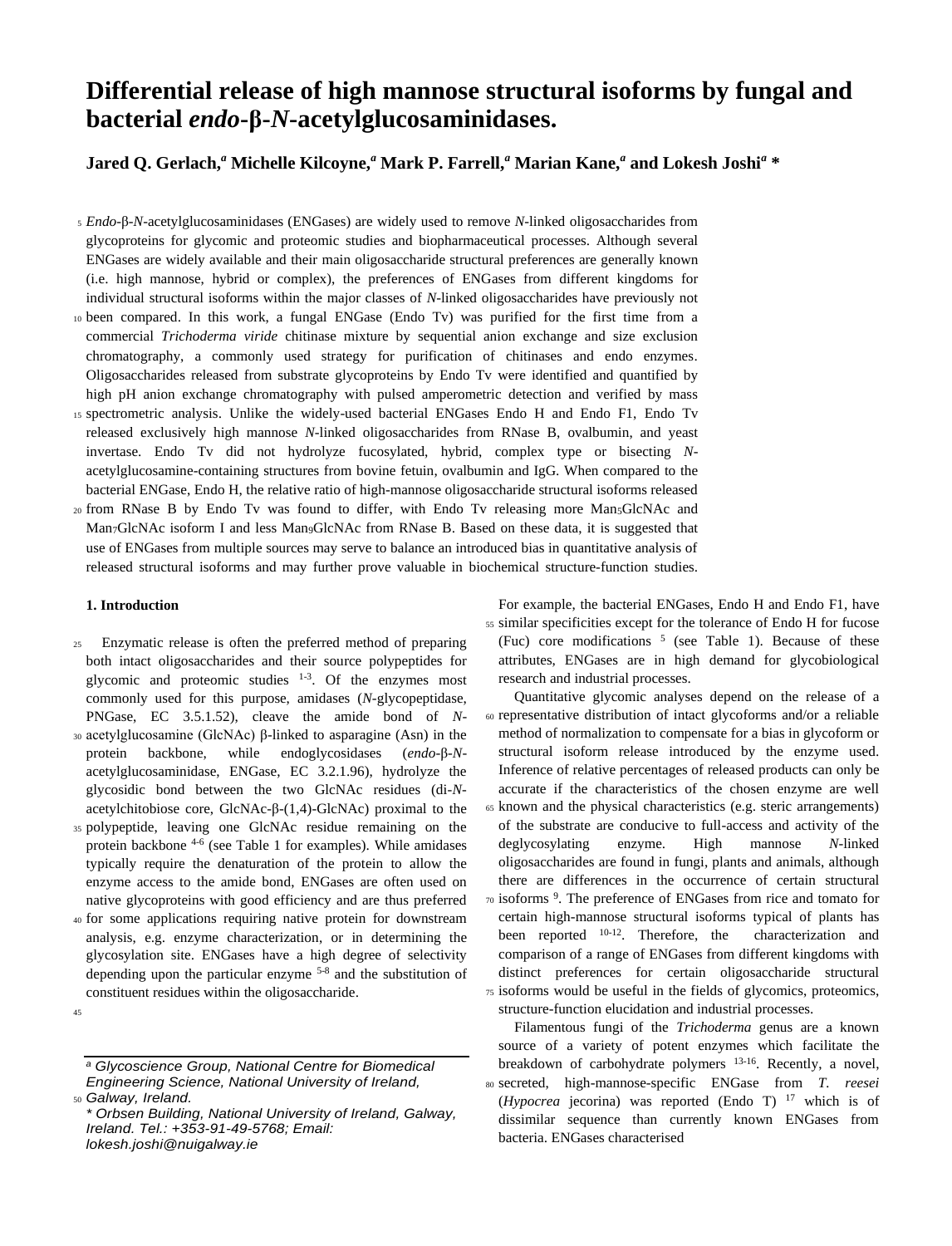**Table 1.** Specificities of select enzymes which cleave *N*-linked oligosaccharides from glycoproteins.

| Enzyme              | E.C. No. | Source organism                    | Kingdom    | Activity        | Specificity                                                                                  | References     |
|---------------------|----------|------------------------------------|------------|-----------------|----------------------------------------------------------------------------------------------|----------------|
| PNGase F            | 3.5.1.52 | Elizabethkingia<br>meningosepticum | Eubacteria | Amidase         | Complex, hybrid, high mannose, tolerates<br>$\alpha$ -(1-4,6) fucosylation only              | 24,25          |
| PNGase A            | 3.5.1.52 | Prunus dulcis                      | Plantae    | Amidase         | Complex, hybrid, high mannose, tolerates<br>$\alpha$ -(1 $\rightarrow$ 3, 4, 6) fucosylation | 26             |
| Endo D              | 3.2.1.96 | <i>Streptococcus</i><br>pneumoniae | Eubacteria | Endoglycosidase | Trimannosyl, non-sialylated complex                                                          | 8              |
| Endo H              | 3.2.1.96 | Streptomyces plicatus              | Eubacteria | Endoglycosidase | High mannose, hybrid, tolerates $\alpha$ -(1 $\rightarrow$ 3, 4,<br>6) fucosylation          | $\overline{4}$ |
| Endo S              | 3.2.1.96 | <i>Streptococcus</i><br>pyogenes   | Eubacteria | Endoglycosidase | Complex biantennary, $\alpha$ - $(1\rightarrow 6)$<br>fucosylation                           |                |
| Endo T              | 3.2.1.96 | Trichoderma reesei                 | Fungi      | Endoglycosidase | High mannose                                                                                 | 17             |
| Endo F1             | 3.2.1.96 | Elizabethkingia<br>meningosepticum | Eubacteria | Endoglycosidase | Hybrid, high mannose                                                                         | 27             |
| Endo F <sub>2</sub> | 3.2.1.96 | Elizabethkingia<br>meningosepticum | Eubacteria | Endoglycosidase | High mannose, biantennary complex                                                            | 28             |
| Endo F3             | 3.2.1.96 | Elizabethkingia<br>meningosepticum | Eubacteria | Endoglycosidase | Trimannosyl, biantennary and triantennary<br>complex, fucose position dependent              | 9, 29          |

fungal sources, including examples isolated from *Mucor hiemalis*

- <sup>5</sup><sup>18</sup>, Aspergillus oryzae<sup>19</sup>, Flammulina velutipes<sup>20</sup> and Sporotrichum dimorphosporum<sup>21</sup>. We have previously observed ENGase activity in a commercial preparation of chitinase from *T. viride* (laboratory observation). Chitin, a component of insect and crustacean exoskeletons as well as the cell walls of fungi, is a
- <sup>10</sup> polymer of β-1,4-linked GlcNAc. Under specific conditions, certain *T. viride* enzymes have displayed additional activities e.g. in addition to producing a distinct β-xylosidase <sup>22</sup>, at least one *T*. *viride* cellulase also cleaves the xylosyl-serine linkage between a glycosaminoglycan chain and its core protein <sup>23</sup>. However,
- <sup>15</sup> although the di-*N*-acetylchitobiose core of *N*-linked oligosaccharides is similar in structure to chitin, there have been no reports describing the cleavage of this core using chitinases. Therefore, we targeted the chitinase preparation to identify the ENGase responsible for this activity and to assess its structural
- <sup>20</sup> isoform release preferences in comparison to those of a bacterial ENGase.

In this work, we report the isolation of a previously unreported ENGase from a *T. viride* preparation, which we propose to call Endo Tv. We describe the ability of Endo Tv to exclusively <sup>25</sup> cleave high-mannose *N*-linked oligosaccharides, and the

preference for different structural isoforms of high mannose-type oligosaccharides in comparison to a bacterially-derived ENGase, Endo H. To our knowledge, this is the first direct comparison of high-mannose structural isoform preferences of ENGases across <sup>30</sup> different kingdoms (Fungi and Eubacteria).

# **2. Methods**

### **2.1 Materials**

Whole *T. viride* chitinase preparation (WChTv, catalogue C8241, lot 108K4005 and WChTv1, catalog C6242, lot <sup>35</sup> 127K4076), chitinase from *Streptomyces griseus* (WChSg, catalogue C6137) and fungal protease inhibitor cocktail were purchased from Sigma-Aldrich Co. (Poole, United Kingdom). GlycoClean H cartridges were from Prozyme, Inc. (Hayward, CA). Lectins were from EY Laboratories (San Mateo, CA). All <sup>40</sup> other reagents were from Sigma-Aldrich Co. unless otherwise

noted and were of the highest grade available.

#### **2.2 Enzymatic digestion of glycoproteins**

Overnight (18 h) incubations of 1 mg portions of bovine fetuin from fetal calf serum and ribonuclease B (RNase B) from bovine <sup>45</sup> pancreas were performed using 6 mU (10 μL) of WChTv, prepared in 50 mM sodium phosphate, pH 5.0, at 37 °C. Enzymatic digestions included 1 mM (final concentration) phenylmethylsufonyl fluoride (PMSF) or 1 μL/mL (final concentration) fungal protease inhibitor cocktail. Digestions <sup>50</sup> using WChSg and Endo H were essentially as described above except with 6 and 2 mU of enzyme, respectively. Concurrent negative control blanks (without enzyme) were carried out and subsequently purified and analysed in the same manner as enzymatic digestions (see below). Enzymatic digests which were <sup>55</sup> directly compared with one another were also carried out at the same time, i.e. separate Endo H digests were carried out for comparison to WChTv and Endo Tv digests. Digests of yeast invertase, bovine immunoglobulin G (IgG) and chicken egg ovalbumin were performed under similar conditions.

#### <sup>60</sup> **2.3 Electrophoresis and lectin blotting**

Enzymatically digested and non-digested protein samples were subjected to sodium dodecyl sulfate-polyacrylamide gel electrophoresis (SDS-PAGE) in the method of Laemmli <sup>30</sup>. Samples were mixed with loading buffer containing 25% β-<sup>65</sup> mercaptoethanol and denatured at 100 °C for 5 min. Samples (2 μg) were loaded and electrophoresed in NuPAGE 4-12% Bis-Tris gels using MES running buffer (Invitrogen, Carlsbad, CA) at 150 V constant for approximately 1 h. Gels were stained with 0.05% (w/v) Coomassie G-250 in a fixative solution containing 30% <sup>70</sup> ethanol and 10% acetic acid, and partially destained with distilled deionised water (ddH2O) or stained with silver (Pierce

- SilverSNAP Kit, Thermo-Fisher Scientific, UK). Gels were imaged using a ChemiDoc imaging system (Bio-Rad, Hercules, CA).
- <sup>75</sup> For blotting experiments, after SDS-PAGE, proteins were transferred to polyvinylidene fluoride (PVDF) membrane in a semi-dry transfer apparatus (Bio-Rad) at 1.5 mA/cm<sup>2</sup> for 2 h at a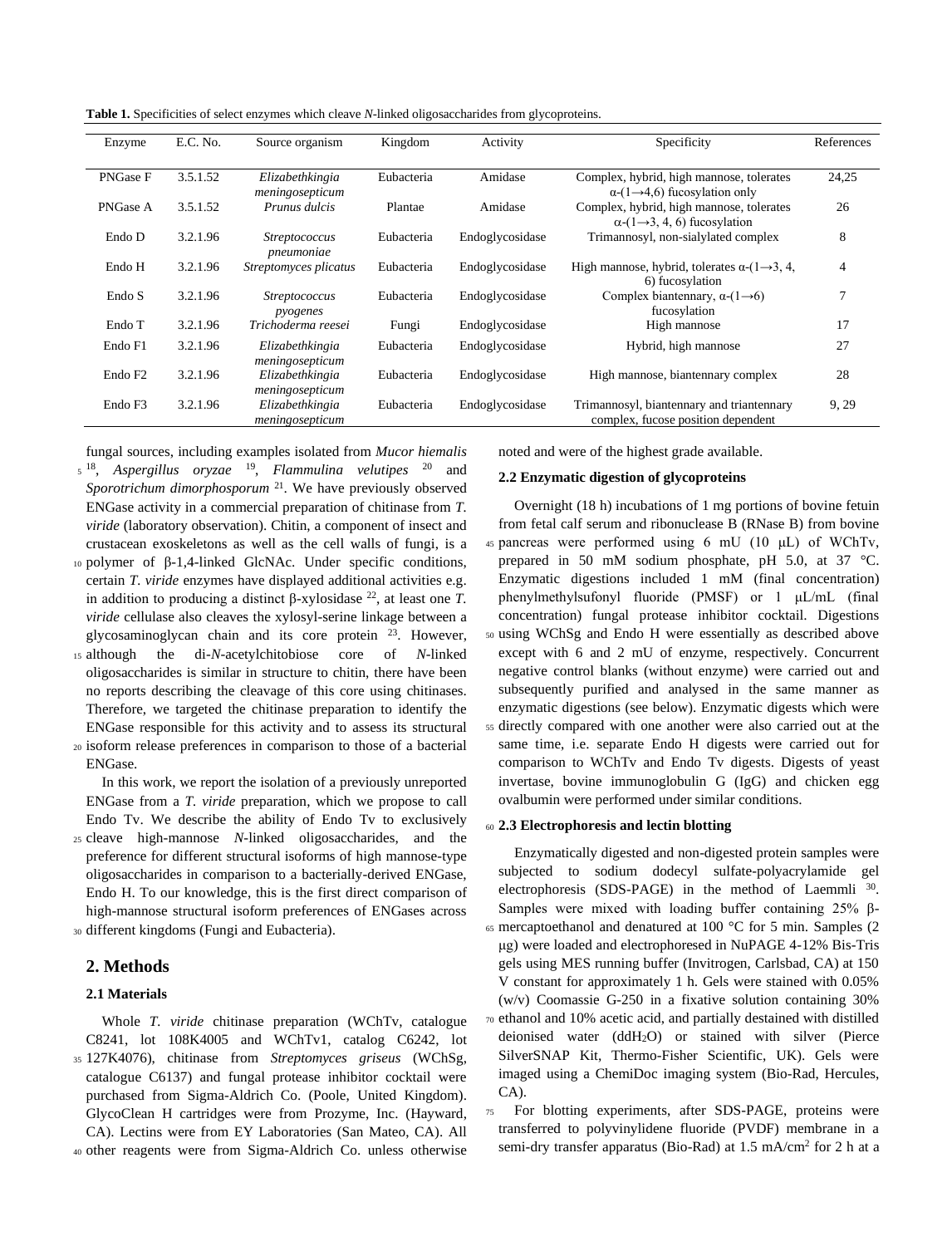maximum of 15 V. Prior to transfer, sequencing grade, 0.22 μm PVDF membrane was washed twice in methanol and rinsed in transfer buffer. Membranes were probed directly after transfer.

- Membranes were blocked with 1% bovine serum albumin <sup>5</sup> (BSA, >99% purity) in 20 mM Tris-HCl, 100 mM NaCl, 0.05% Tween 20, pH 7.4 (TBST) for 1 h. Membranes were washed with TBST three times prior to probing with wheat germ agglutinin (WGA) conjugated to alkaline phosphatase (WGA-AP) essentially as previously described <sup>31</sup>. WGA-AP was used at a
- <sup>10</sup> concentration of 1.5 μg/mL lectin buffer (TBST supplemented with 1 mM each of MgCl<sub>2</sub>, MnCl<sub>2</sub>, and CaCl<sub>2</sub>). A control membrane, to validate that lectin binding was carbohydratemediated <sup>32</sup>, was carried out in parallel. This membrane was incubated in an identical manner to the lectin blotting experiment
- <sup>15</sup> except that the lectin was pre-incubated in 100 mM GlcNAc for 1 h prior to, and in 10 mM GlcNAc during, the incubation step. Lectin binding was visualised colorimetrically by reaction of bromo-chloro-indolyl phosphate/nitroblue tetrazoleum substrate (BCIP/NBT) and was stopped by rinsing the membranes in water.
- <sup>20</sup> The membranes were air dried at room temperature in the dark, imaged with white light and stored digitally.

#### **2.4 Fluorescently-labelled lectin assay (FLLA)**

WChTv-treated and untreated samples of RNase B were diluted to 100 μg/mL in alkaline Tris-HCl buffer (50 mM Tris-

- <sup>25</sup> HCl, pH 10.1, 21 °C) in a 96-well microtitre plate and 50 μL was used to coat each well bottom for 12 h at room temperature with gentle shaking. Protein solution was then removed and the wells were washed and blocked with 150 μL 0.5% BSA in TBST at room temperature for 2 h. All washes were done three times with
- <sup>30</sup> TBST. The wells were washed again, incubated with 2 μg/mL of fluorescein isothiocyanate (FITC)-labelled concanvalin A (Con A-FITC) for 1 h at room temperature, washed again and read dry at 485 nm excitation and 535 nm emission on a Spectra Fluor microplate reader (Tecan, Männedorf, Switzerland). All steps <sup>35</sup> were performed in the dark and each assay was performed in quadruplicate.

# **2.5 Purification of ENGase (Endo Tv) from whole chitinase (WChTv)**

All chromatography was performed on an  $\text{AKTA}^{\text{TM}}$  Purifier <sup>40</sup> FPLC (GE Healthcare, Uppsala, Sweden). Anion exchange chromatography (AEC) was done on a Mono Q 5/50 column (GE Healthcare, USA) which was converted to acetate form by sequential washes with 1 M sodium hydroxide (NaOH) for 20 column volumes (CV), 5 CV of deionised water ( $dH_2O$ ) and 5

- <sup>45</sup> CV of 1 N acetic acid. The column was then equilibrated with 5 CV of 5 mM sodium acetate (NaOAc), pH 5.0. WChTv (5-8 mg) was suspended in 500 μL 5 mM NaOAc, pH 5.0, vortexed extensively, filtered through a 0.2 μm spin filter and then loaded onto the column. A linear gradient from 5 mM to 1 M NaOAc,
- <sup>50</sup> pH 5.0 was applied over 5 CV at 1 mL/min. Protein elution was monitored at 280 nm and 500 μL fractions were collected and assayed for chitinase activity (see below) and for ENGase activity by incubation with RNase B as follows: 15 μL of each fraction was added to 20 μg of RNase B dissolved in 25 μL 100 mM
- 55 NaOAc, pH 5.0 (final volume 40 μL) for 2 h at 37 °C. Any resulting mass shift was visualized by SDS-PAGE and Coomassie staining as described above.

The AEC fraction of interest was further purified by size exclusion chromatography (SEC) on a Superdex 200 10/300 GL <sup>60</sup> column (GE Healthcare) isocratically eluted with 50 mM NaOAc, pH 5.0 at 250 μL/min. The eluate was monitored at 280 nm, collected in 500 μL fractions and the fractions were assayed for activity as above. Fractions were pooled based on ENGase activity and concentrated in a 5 kDa molecular weight cut off  $65$  (MWCO) spin filter (Millipore Billerica, MA) and stored at 4 °C. The SEC column was calibrated with IgG (150 kDa), BSA (64 kDa), ovalbumin (45 kDa) and RNase B (17 kDa).

#### **2.6 Colourimetric glycosidase activity assays**

Assays for *endo*- and *exo*-chitinase activity were carried out <sup>70</sup> using *para*-nitrophenyl (*p*NP) derivatives of β-D-GlcNAc, chitobiose, and chitotriose. 2 μL of each AEC or SEC fraction was added to 30 μL *p*NP carbohydrate derivative (1 mM final concentration) in 50 mM NaOAc, pH 5.0 and incubated for 2 h at 37 °C. The reaction was quenched by the addition of 30 μL of <sup>75</sup> saturated sodium carbonate (Na2CO3), briefly vortexed and the entire volume transferred to a 96 well microtitre plate. Absorbance was measured at 405 nm against a blank of reaction mixture with 2 μL of ddH2O substituted for enzyme. 1 mU of WChTv and WChSg were used for positive controls. Assays for <sup>80</sup> α-*N*-acetylgalactosaminidase, β-galactosidase and α-mannosidase activity were conducted similarly using *p*NP derivatives of α-Dacetylgalactosamine (α-D-GalNAc), β-D-galactose (β-D-Gal) and α-D-mannose (α-D-Man), respectively.

#### **2.7 Oligosaccharide analysis**

<sup>85</sup> Oligosaccharides released by enzymatic digests of glycoproteins were purified on GlycoClean H cartridges according to manufacturer's instructions. The purified oligosaccharides were filtered through a 0.22 μm membrane, dried and reconstituted in 100 μL 18.2 MΩ water. The equivalent <sup>90</sup> of 1 μL of the reconstituted oligosaccharide was analysed by high-pH anion exchange chromatography with pulsed amperometric detection (HPAEC-PAD) on an ICS-3000 system (Dionex, Sunnyvale, CA) equipped with a PA-100 column (4 x 250 mm, Dionex) and PA-100 guard column (4 x 50 mm, <sup>95</sup> Dionex). Oligosaccharides were eluted using a binary gradient, composed of 100 mM NaOH and 1 M NaOAc in 100 mM NaOH, at a flow rate of 1 mL/min over 80 min at a column temperature of 25 °C. The gradient was started at 5 mM NaOAc, increased linearly to 50 mM by 10 min and further increased to 230 mM <sup>100</sup> NaOAc by 50 min. This molarity was held for 10 min and at 60.1 min the column was washed with 450-500 mM NaOAc for 7 min. The column was then re-equilibrated at starting conditions for 13 min. The average of the quantititative relative data from two replicates (WChTv compared with Endo H) and four replicates <sup>105</sup> (Endo Tv compared with Endo H) is reported. For the comparison between Endo Tv and Endo H, significance was established by paired, two-tailed t-test of the unaveraged quadruplicate data.

Liquid chromatography electrospray inonization mass <sup>110</sup> spectrometry (LC-ESI-MS) was used to verify released carbohydrate identity. The purified oligosaccharides were evaporated to dryness and taken up in 100 μL of HPLC-grade water. 5 μL of each sample was injected onto a 1100 Series HPLC (Agilent Technologies, USA) equipped with a Hypercarb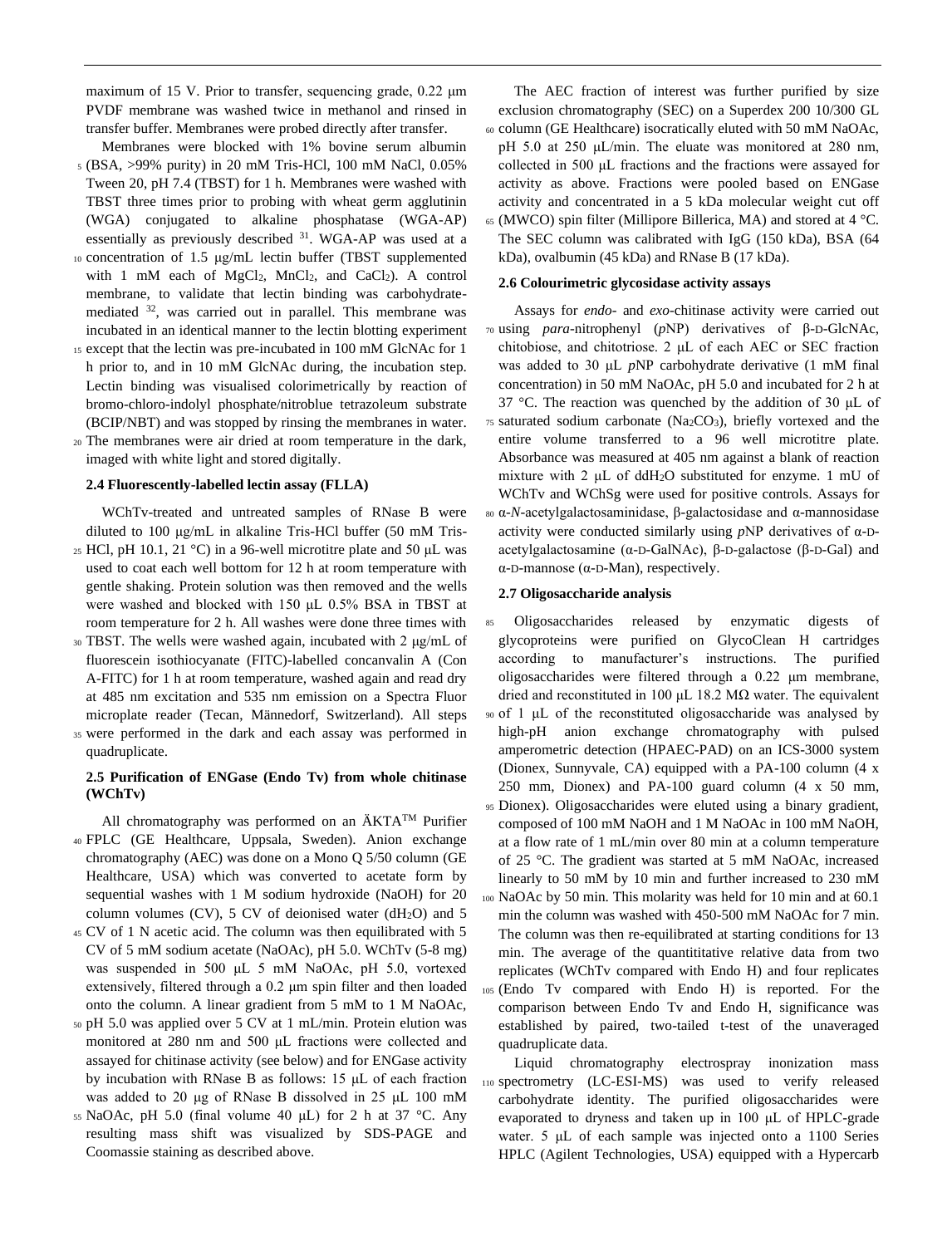porous graphitised carbon column (3 μm, 0.32 x 100 mm) (Thermo Fisher Scientific) and eluted at 7 μL/min using a binary gradient of  $(A)$  10 mM ammonium carbonate (NH<sub>4</sub>HCO<sub>3</sub>) and (B) 80% acetonitrile (ACN) in 10 mM NH4HCO3. The gradient <sup>5</sup> was linear 0 to 25% B over 45 min, increased to 100% B by 57

min and held for 3 min, decreased to 0% at 61 min and then reequilibrated at 0% B for 20 min before the next injection. Eluate was sprayed into an Agilent LC/MSD Trap XCT mass spectrometer (Agilent) in negative ion mode at a source <sup>10</sup> temperature of 350 °C and needle voltage set at -4300 V.

#### **2.8 Protein identification**

A Coomassie-stained gel band was excised, cut into 1 mm cubes, destained with ACN and reduced and alkylated prior to ingel trypsin digestion at 37 °C based on Shevchenko *et al* <sup>33</sup>. A <sup>15</sup> 10% formic acid extraction of peptides was followed by concentration on a SpeedVac (Thermo Fisher Scientific). NanoLC separation was performed with a PepMap C18 trap and column with the following gradient: 5-35% ACN with 0.1% formic acid over 18 min, 35-50% over 7 min, followed by 95%

- <sup>20</sup> ACN. Eluate was analysed on a Q-Star Pulsar XL tandem mass spectrometer (Applied Biosystems, Foster City, CA) in Information Dependent Acquisition (IDA) mode. Non-smoothed centroid MS/MS data for doubly and triply charged precursor ions (settings: tolerances of 0.2 Da for precursor and fragment
- <sup>25</sup> ions, trypsin cleavage, one missed cleavage, fixed carbamidomethyl cysteine modification, methionine oxidation) using Mascot 2.2 (Matrix Science, London, UK) against UniProt (Swiss-Prot and TREMBL combined) April 2009, without species restriction.

# <sup>30</sup> **3. Results**

#### **3.1 ENGase activity in** *T. viride* **whole chitinase preparation (WChTv)**

RNase B is a model glycoprotein with exclusively highmannose type *N*-linked oligosaccharides <sup>34</sup>. Whole chitinase <sup>35</sup> (WChTv) treatment of RNase B produced a mass shift comparable to that resulting from treatment of RNase B with the bacterial ENGases Endo H and Endo F1 (Fig. 1A), both of which cleave high-mannose type *N*-linked oligosaccharides from glycoproteins in an *endo* manner <sup>27</sup>.

- Con A binds to  $\alpha$ -linked mannose residues and is commonly used to demonstrate the presence or absence of mannosecontaining *N*-linked oligosaccharides <sup>35, 36</sup>. Con A binding to RNase B was reduced by approximately 80% after treatment with WChTv (Fig. 1B), which verified that the *N*-linked
- <sup>45</sup> oligosaccharides were removed from the glycoprotein. Similarly, WGA lectin is known to bind GlcNAc, <sup>37</sup> and was used to probe PVDF membrane-bound electrophoresed RNase B with and without WChTv treatment. Two different preparations of WChTv (WChTv, as above, and WChTv1) were used to determine
- <sup>50</sup> whether the observed enzyme activity was batch-specific. WGA bound to the untreated RNase B (Fig. 1C, lane 1) and to RNase B treated by both WChTv batches (Fig. 1C, lanes 2 and 3), which indicated that release action was most likely *endo*, as a GlcNAc residue remains linked to the protein backbone by this
- $55$  mechanism  $38$ , and that the oligosaccharide release activity was not limited to a single batch.



**Fig. 1** (A) Coomassie G-250-stained 4-12% SDS-PAGE of (1) untreated RNase B and RNase B treated with (2) WChTv, (3) Endo H, and (4) Endo <sup>60</sup> F1. (B) Bar chart of Con A-FITC binding to RNase B when untreated (- Tv) and treated  $(+Tv)$  with WChTv. Untreated sample mean binding  $=$ 100%, error bars indicate the average deviation from four replicates. (C) WGA staining of PVDF-bound untreated RNase B (1) and RNase B after treatment with (2) WChTv, and (3) WChTv1.



**Fig 2.** HPAEC-PAD chromatograms of oligosaccharides from RNase B released by (A) Endo H and (B) WChTv, and oligosaccharides released from fetuin by (C) WChTv (none), (D) Endo F3, and (E) Endo F2. M5 to M9 denote Man<sub>5</sub>GlcNAc to Man<sub>9</sub>GlcNAc,

65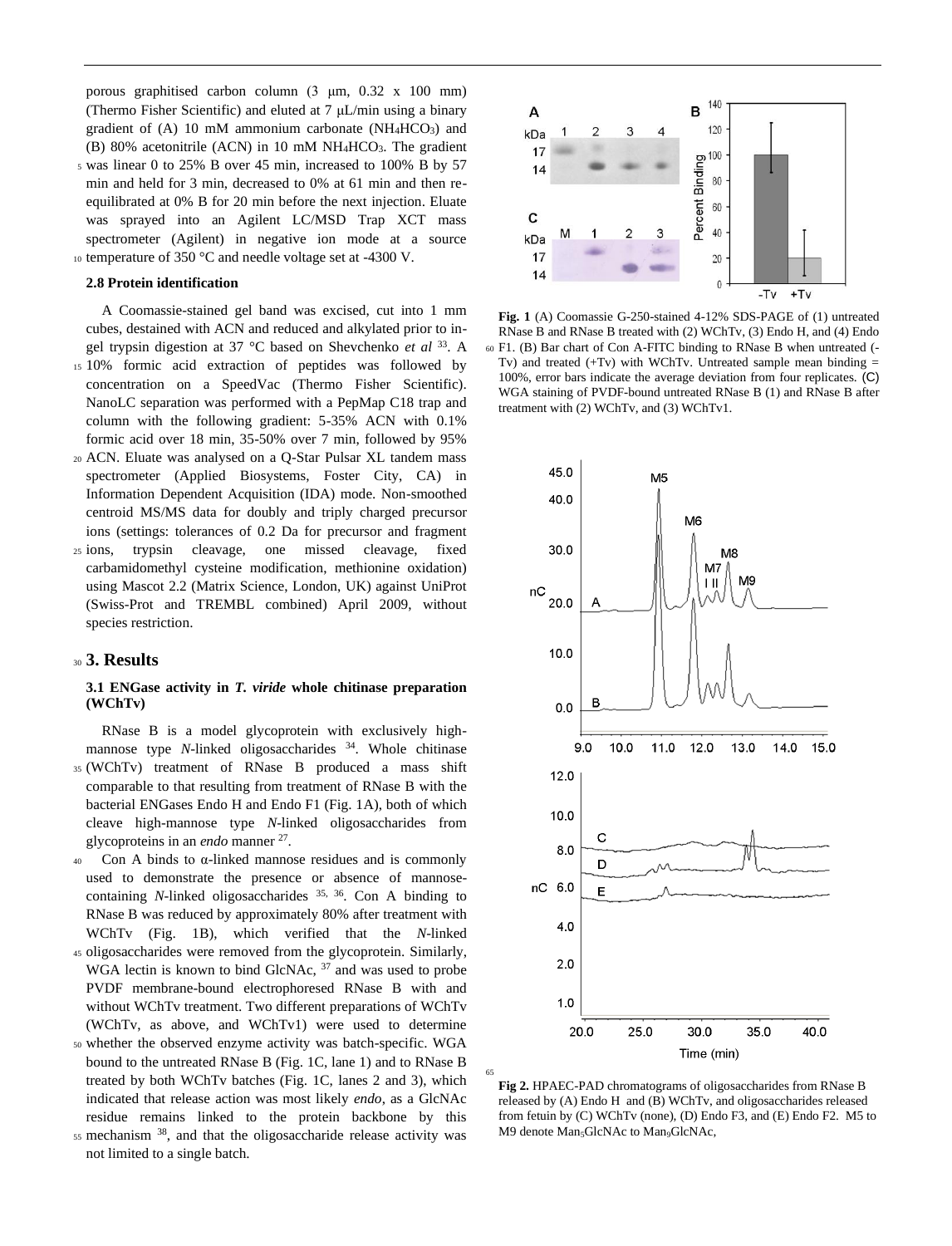HPAEC-PAD analysis of the purified products cleaved from RNase B by WChTv confirmed that high mannose *N*-linked oligosaccharides were released. A comparison of retention times of high mannose structures released from RNase B by WChTv <sup>5</sup> and Endo H confirmed that the series Man5GlcNAc-Man9GlcNAc (Fig. 2A and B) was released by WChTv, and not Man5GlcNAc2-Man9GlcNAc2, thus corroborating *endo* activity.

The identity of the series Man<sub>5</sub>GlcNAc-Man<sub>9</sub>GlcNAc was verified by LC-ESI-MS. For native high mannose structures

- <sup>10</sup> released from RNase B by PNGase F, deprotonated molecular [M-H]<sup>-</sup> ions were observed for only Man<sub>5</sub>GlcNAc<sub>2</sub> and Man6GlcNAc<sup>2</sup> with ESI-LC-MS analysis in the negative mode. However, the doubly charged [M-2H]<sup>2-</sup> ions of all released structures were seen (see Table S-1, supplementary data). The
- <sup>15</sup> mass spectra of the native high mannose structures released by WChTv were very similar to the analysis of those released by the bacterial ENGase, further confirming *endo* release of the series Man5GlcNAc to Man9GlcNAc. The only molecular ion detected of the native ENGase-released structures was at m/z 1030.4 for
- <sup>20</sup> Man5GlcNAc, and ionisation under these conditions produced glycosidic bond and cross ring cleavages for this molecule and the rest of the structural series (see Table S-2 for expected and observed m/z list with predicted structures, supplementary data).
- In addition, the purified products from WChTv, Endo F2 and <sup>25</sup> Endo F3 digestions of fetuin were compared by HPAEC-PAD (Fig. 2C through E). No complex-type oligosaccharide release was observed from the WChTv digest of fetuin, although a small peak eluting at the Man5GlcNAc position was observed (see section 3.3).
- <sup>30</sup> A chitinase preparation from the Gram-negative bacterium *Streptomyces griseus* (WChSg) was also tested for ENGase activity using RNase B and ovalbumin as substrates. No release of oligosaccharides from RNase B was observed with WChSg (not shown). Ovalbumin has been reported to contain high
- mannose structures  $39$ , and no oligosaccharide peaks were observed by HPAEC-PAD analysis (Fig. 3B) of released components in comparison to those released from ovalbumin by WChTv (Fig. 3C) or Endo H (Fig. 3D). These results indicated that ENGase activity observed with the *T. viride* preparation was
- <sup>40</sup> unlikely to be due to the action of the chitinase components and therefore was attributable to a separate ENGase enzyme component of the WChTv preparation. This component was targeted for purification and comparison to bacterial ENGase.



<sup>45</sup> **Fig. 3** HPAEC-PAD chromatograms of released products from RNase B by (A) Endo H and products released from ovalbumin by (B) WChSg, (C) WChTv and (D) Endo H. M1 denotes ManGlcNAc and M5 to M9 denote Man<sub>5</sub>GlcNAc to Man<sub>9</sub>GlcNAc oligosaccharides,



<sup>50</sup> **Fig 4.** (A) SEC chromatogram of the ENGase-active peak which eluted at approximately 292 mM NaOAc by AEC. Peaks numbered 1-6 indicate fractions screened for ENGase activity. (B) ENGase assays using RNase B as substrate and numbered fractions from SEC as the enzyme source.

#### **3.2 Purification of fungal ENGase, Endo Tv**

- <sup>55</sup> The chromatographic strategy pursued followed that commonly used for purification of chitinases and endo enzymes involving sequential anion exchange and size exclusion chromatography  $7$ , 18 . This purification method was found to be very reproducible and similar chromatographic profiles and activities were achieved
- <sup>60</sup> on four different occasions with different batches of WChTv. In the initial step, WChTv was fractionated by AEC and only those fractions which eluted between 195 to 295 mM NaOAc contained ENGase activity, which indicated the presence of either multiple ENGases or multiple isoforms of one ENGase. A well defined
- <sup>65</sup> peak at approximately 295 mM NaOAc (not shown) contained the highest ENGase activity and was further purified by isocratic SEC (Fig. 4). SEC peaks 1 to 3 (Fig. 4A), corresponding to estimated molecular masses of 50 kDa (peak 1), 35 kDa (peak 2)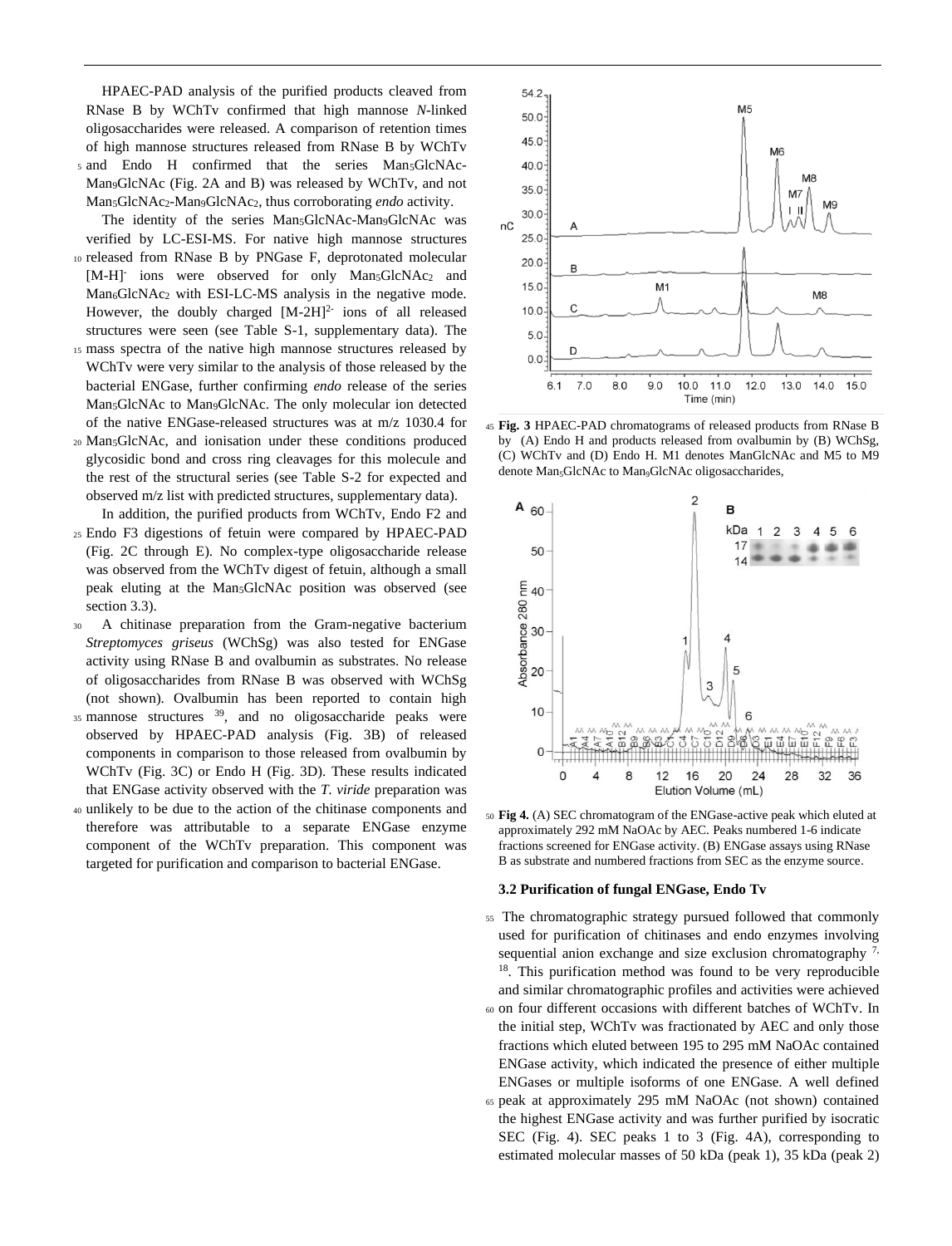and 20 kDa (peak 3), demonstrated ENGase activity (Fig. 4B). The greatest ENGase activity was from peak 2, with the lower activity present in peaks 1 and 3 attributed to the significant overlap of elution with peak 2. Peaks 4-6 did not have any

- <sup>5</sup> ENGase activity (Fig. 4B). ENGase-active SEC fractions 1-3 were also assayed for *endo*- and *exo*-chitinase activity using *p*NP derivatives of β-D-GlcNAc, chitobiose, and chitotriose. While some hydrolysis of β-D-GlcNAc and chitobiose substrates was observed with the SEC peak 1 fraction, no hydrolysis was
- <sup>10</sup> observed with the peak 2 and peak 3 fractions (data not shown), confirming that the enzyme responsible for ENGase activity was distinct from chitinase.

SDS-PAGE of peaks 1, 2 and 3 (Fig. 5A) was performed under reducing (R) and non-reducing (NR) conditions. The apparent

- <sup>15</sup> masses for the major bands of peaks 1 and 2 in the R-SDS-PAGE gel (approximately 45 and 35 kDa, respectively) corresponded well with those estimated by SEC (see above). In the NR-SDS-PAGE lanes (Fig 5A), some higher-mass protein complexes typical of dimer formation were apparent with protein from peaks
- <sup>20</sup> 1 and 2. No protein was observed from peak 3 under either R or NR conditions, which indicated that the quantity of protein present was below the sensitivity threshold of Coomassie G250 staining. The total protein content of peak 2 was estimated as 0.31% of the original WChTv protein content.
- <sup>25</sup> To identify the enzyme responsible for ENGase activity, the 35 kDa band from SEC peak 2 (Fig. 5A, arrow) was excised and trypsinized, and the resulting peptides were analyzed by nanoLC-MS/MS. Three peptide sequences were acquired and BLAST

search of non-redundant protein sequence database from the <sup>30</sup> National Centre for Biological Information (NCBI) resulted in a single direct match (Fig 5B) for the peptide AEPTDLPR (observed mass 449.73 Da) with Endo T, the ENGase reported previously from *T. reesei* <sup>17</sup>. The search also produced two homologous matches for Endo T with additional peptides <sup>35</sup> EPARLIAR (observed mass 463.32 Da), and LLAVVLSTLLVFGFAPVAK (observed mass 979.70 Da). However, the 979.70 Da ENGase peptide from *T. viride* was split when aligned with Endo T (Fig. 5B). The mass reported for Endo T (33 kDa) is very close to that observed by both <sup>40</sup> chromatographic and SDS-PAGE estimation (approximately 35 kDa) for the intact ENGase purified from WChTv, which we propose to name Endo Tv. These data taken together suggest that

# **3.3 Comparison of fungal and bacterial ENGase and further**  <sup>45</sup> **Endo Tv characterization**

Endo Tv is a homolog of Endo T<sup>17</sup>, rather than identical match.

Although multiple structural isoforms of each oligosaccharide exist <sup>34</sup> , high-mannose *N*-linked oligosaccharides with the same mannose number mainly eluted in the same peak, except in the case of Man7GlcNAc and Man8GlcNAc where oligosaccharides  $50$  eluted in two separate peaks ( $40$  and Fig. 6A). We were unable to attribute a small peak between those attributed to Man5GlcNAc and Man<sub>6</sub>GlcNAc and hence this was designated M5/6 (Fig. 6A and Table 2).

After purification, the proportions of high-mannose *N*-linked <sup>55</sup> oligosaccharides released from RNase B by Endo Tv were altered



**Fig 5.** (A) Coomassie-stained SDS-PAGE of 50 μL (containing approximately 2 μg of material) of SEC fractions 1, 2 and 3 under reducing (R) and nonreducing (NR) conditions. Arrow indicates Endo Tv and source for nLC-MS/MS analysis. (B) ClustalW alignment of resulting peptides from nLC-<sup>60</sup> MS/MS analysis of Endo Tv (bold) and the reported sequence for *T. reesei* ENGase. Asterisks (**\***) under sequences indicate fully conserved residues while colons (**:**) indicate conserved functional substitutions and single dots (**.**) indicate semi-conserved substitutions.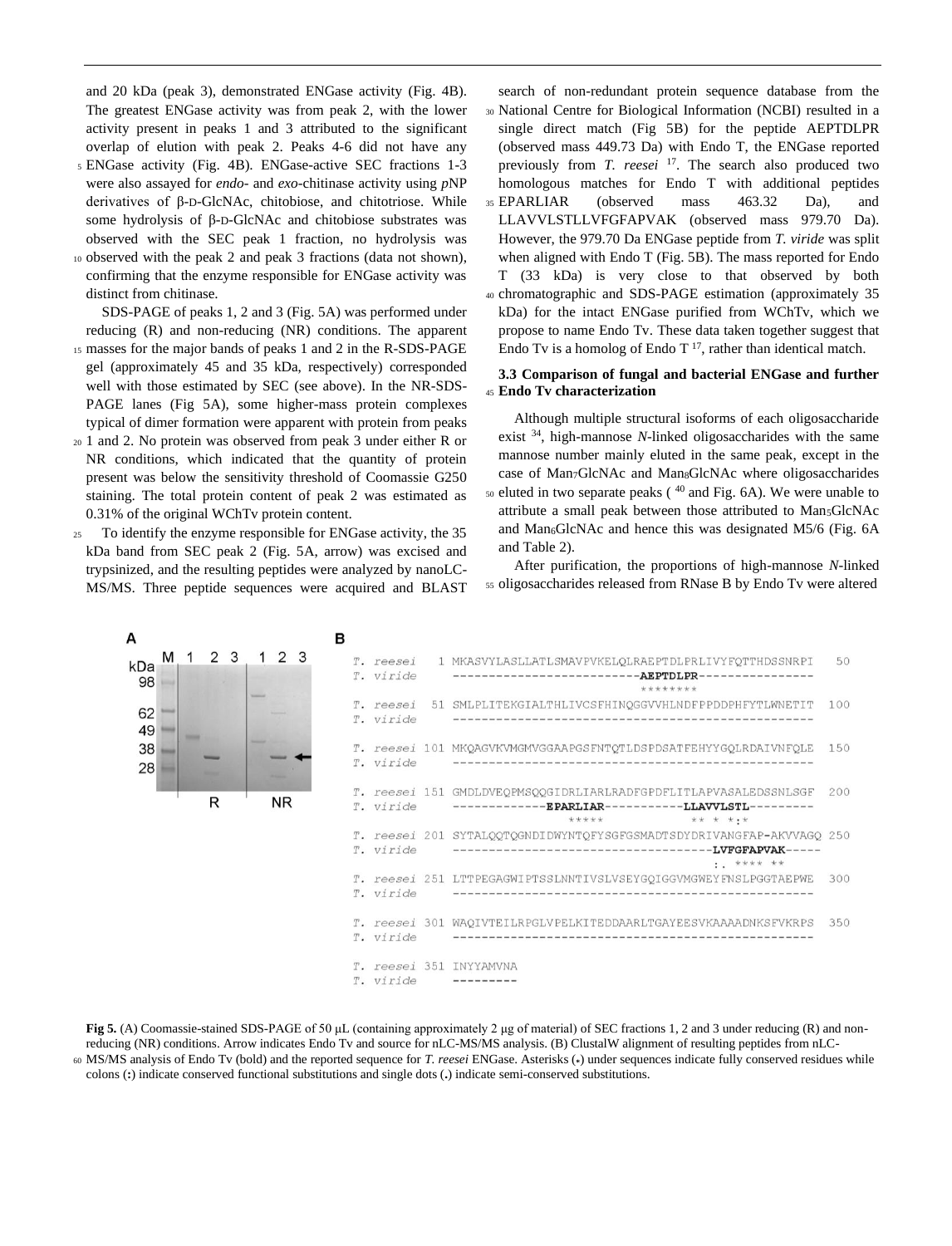Table 2 Relative percentage area of each high mannose oligosaccharide peak (where M5 means Man<sub>5</sub>GlcNAc, etc.) released from RNase B by Endo H, WChTv and Endo Tv treatment. '% Diff' column is the percentage increase or decrease of structural isoform released by WChTv or Endo Tv in comparison to that released by Endo H based on relative percentage values. Digests for comparison were performed, purified and analysed in parallel, WChTv, n=2; Endo Tv, n=4.

| Structure      | Endo H | WChTy | % Diff. | Endo H | Endo Tv        | % Diff. | $p$ value |
|----------------|--------|-------|---------|--------|----------------|---------|-----------|
| M <sub>5</sub> | 36.7   | 39.8  | (8.45)  | 37.6   | 45.2           | (20.21) | 0.00089   |
| M5/6           | 1.3    | 0.8   | 38.46   | 1.3    | $\mathfrak{2}$ | (53.85) | 0.00015   |
| M6             | 26.5   | 27.2  | (2.64)  | 26.4   | 24.7           | 6.44    | 0.00055   |
| M7I            | 4.6    | 5.9   | (28.26) | 4.3    | 7.6            | (76.74) | 0.00004   |
| $M7$ II        | 6.5    | 5.5   | 15.38   | 6.2    | 6              | 3.23    | 0.01462   |
| <b>M8I</b>     | 15.3   | 15.1  | 1.31    | 15.7   | 10.5           | 33.12   | 0.00013   |
| <b>M8 II</b>   | 1.1    | 0.8   | 27.27   | 0.9    | 0.8            | 11.11   | 0.54101   |
| M <sup>9</sup> | 8.1    | 4.9   | 39.51   | 7.7    | 3.3            | 57.14   | 0.00003   |
| Total          | 100.1  | 100   |         | 100.1  | 100.1          |         |           |

5

as compared to those released by WChTv (Fig. 6B and Table 2). The change in the relative ratio of high-mannose oligosaccharides released from RNase B (Table 2) after purification of Endo Tv <sup>10</sup> from WChTv further indicated that additional ENGase(s) and/or exo-glycosidases were present in WChTv. There was an increase

in the relative percentage release of Man<sub>5</sub>GlcNAc and Man7GlcNAc isomer I and a decrease in the proportion of Man<sub>8</sub>GlcNAc isomer I (see Table 2 and Fig. S-1, supplementary <sup>15</sup> data).

In comparison to oligosaccharides released from RNase B by the bacterial ENGase Endo H, the fungal ENGase Endo Tv released proportionately more Man5GlcNAc and Man7GlcNAc isomer I, and less of Man<sub>8</sub>GlcNAc isomer I and Man<sub>9</sub>GlcNAc <sup>20</sup> (Table 2 and Fig. S-1, supplementary data).

To determine whether the structural preference of Endo Tv was exclusively high mannose, the well-characterized glycoproteins bovine fetuin, IgG, invertase and ovalbumin were also tested as substrates for Endo Tv. In the case of ovalbumin,

- <sup>25</sup> high-mannose, hybrid and bisecting GlcNAc *N*-linked structures from purified ovalbumin itself, as well as from co-purified glycoprotein contaminants, have been reported <sup>39</sup>. Of interest to this work, the high-mannose type structures ManGlcNAc2, and  $Man_2GlcNAc_2$ , to  $Man_8GlcNAc_2$ <sup>39, 41-43</sup> have all been reported in
- <sup>30</sup> purified or commercial preparations of ovalbumin. Endo Tv released only high-mannose structures from ovalbumin including ManGlcNAc (assigned after α-mannosidase digestion of oligosaccharides released from RNase B by Endo H, not shown), Man<sub>3</sub>GlcNAc, Man<sub>5</sub>GlcNAc, Man<sub>6</sub>GlcNAc and Man<sub>8</sub>GlcNAc
- <sup>35</sup> (Fig. 6D). When fetuin was used as a substrate, a small amount of oligosaccharide corresponding to the elution time of Man5GlcNAc was observed upon treatment with Endo Tv (Fig. 6E). This may have indicated the presence of a small percentage of fetuin containing incompletely processed *N*-linked
- <sup>40</sup> oligosaccharides in the total glycoform population. No oligosaccharides were released from bovine IgG showing no activity on fucosylated complex *N*-linked oligosaccharides <sup>44</sup> (see Table S-2, supplementary data).

*N*-linked oligosaccharides of yeast glycoproteins are <sup>45</sup> exclusively of the high-mannose type. Invertase from *Saccharomyces cerevisiae* has two main size distributions: Man<sub>8</sub>GlcNAc<sub>2</sub> to Man<sub>14</sub>GlcNAc<sub>2</sub> (referred to here as high-

mannose structures) and Man<sub>>20</sub>GlcNAc<sub>2</sub> (referred to here as oligomannose structures) 46, 47 . Similar HPAEC-PAD profiles <sup>50</sup> were observed for oligosaccharides released from yeast invertase by Endo H, which has previously been reported to hydrolyze all oligosaccharides on yeast invertase, and Endo Tv (Fig. 7C and D), with several additional peaks eluted before Man<sub>8</sub>GlcNAc from the Endo Tv-treated invertase digest population. A different <sup>55</sup> profile was observed when invertase was treated with WChTv (Fig. 7B), supporting the presence of multiple enzymatic components within the WChTv extract acting in concert in this digestion e.g. multiple ENGases and exoglycosidases, including mannosidase, in addition to the expected chitinase.

# <sup>60</sup> **4. Discussion**

The purified fungal ENGase, Endo Tv, released Man<sub>5</sub>GlcNAc to Man9GlcNAc oligosaccharides from RNase B, ManGlcNAc, Man<sub>3</sub>GlcNAc, Man<sub>5</sub>GlcNAc, Man<sub>6</sub>GlcNAc and Man<sub>8</sub>GlcNAc from ovalbumin, and high-mannose and oligomannose structures <sup>65</sup> from yeast invertase. Furthermore, the enzyme did not act on fucosylated, hybrid, complex-type or bisecting *N*acetylglucosamine-containing *N*-linked oligosaccharide structures from ovalbumin, IgG and fetuin. This exclusive selection of the fungal ENGase for high mannose type oligosaccharides without <sup>70</sup> substitutions is in contrast to the bacterial ENGases, Endo H and Endo F1, which additionally cleave hybrid structures, and also tolerate fucosylation in the case of Endo H (Table 1).

To our knowledge, this is the first report of an ENGase purified from a *T. viride* source. Fungi are known to produce  $\frac{75 \text{ high-mannose}}{5}$  and oligomannose structures  $\frac{46,48}{5}$  and the secretion of an enzyme capable of releasing high-mannose and oligomannose *N*-linked structures often found in fungal species is consistent with reported *Trichoderma* mycoparasitism<sup>49</sup>. Based on the homologous sequences from Endo Tv and full-length so sequence data provided for Endo T  $^{17}$ , these fungal ENGases can be assigned to glycosyl-hydrolase family 18 (GH18), which includes both ENGases (EC 3.2.1.96) and chitinases (EC 3.2.1.14) from many diverse organisms. Interestingly, unlike the bacterial ENGases in common use, Endo F1 and Endo H<sup>4, 5</sup>, 85 which share high degrees of conserved sequence with each other, BLAST comparisons suggested that the fungal ENGases Endo T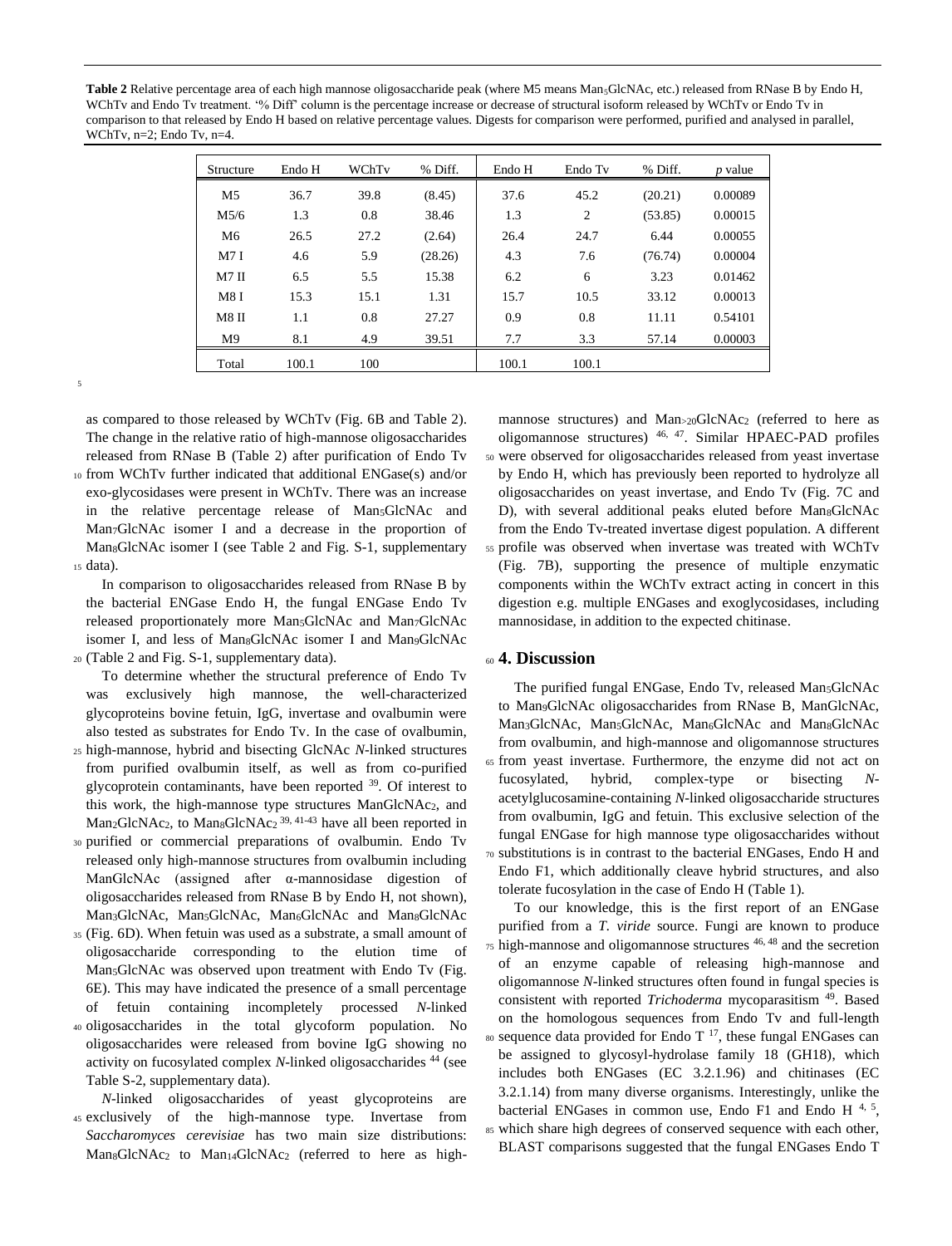and Endo Tv are more closely related to chitinases rather than to the bacterial ENGases.

The relatively-high homology between fungal chitinases and fungal ENGases raises questions about the evolutionary origins of

- <sup>5</sup> these enzymes and their relationship to bacterial ENGases. For example, the ENGase from the fungus *Flammulina velutipes* shares 37-39% homology to chitnases from *Aspergillus* species and the catalytic domains of these enzymes are identical <sup>20</sup>. In contrast, these conserved fungal ENGase and chitinase catalytic
- <sup>10</sup> domains differ significantly from those of the bacterial ENGases, Endo F1 and Endo H. However, while only 6-10% of homology (6-10%) exists between full-length sequences for the fungal and bacterial ENGases, folding models indicate a common tertiary structure among these enzymes  $20$ . Conservation between fungal
- <sup>15</sup> ENGases and chitinases within GH18 suggests divergence from strict recognition of chitin to acceptance of a wider variety of substrates by an ancestral fungal chitinase. This ancestral precursor to fungal ENGases could have potentially hydrolyzed GlcNAc-β-(1,4)-GlcNAc linkages within both chitin and *N*-
- <sup>20</sup> linked oligosaccharides, but no chitinolytic activity has been reported for known ENGases to date. From this, it may be inferred that pressure for substrate selectivity must have been an important part of ENGase evolution..
- This comparison of oligosaccharide structural isoforms <sup>25</sup> released by Endo Tv and Endo H is the first direct comparative analysis of ENGase release products of enzymes from the kingdoms Fungi and Eubacteria. We found the preference of Endo Tv to release certain Man<sub>5</sub>GlcNAc to Man<sub>9</sub>GlcNAc structural isoforms from RNase B was different than that of Endo
- <sup>30</sup> H (approximately 45, 25, 14, 11 and 3% compared to 37, 27, 11, 16 and 8%, respectively, for Man<sub>5</sub>GlcNAc to Man<sub>9</sub>GlcNAc (see Table 2)). Previously, Endo T was described as being similar in activity to Endo H and Endo F1, but whether Endo T was able to act on hybrid *N*-glycans was not established nor were the
- <sup>35</sup> differences in proportional structural isoform release of high mannose oligosaccharides noted <sup>17</sup>.

Based on these data, it is suggested that the source of the enzyme chosen, if not the individual enzyme itself, has an

influence on the distribution of structural isoforms of <sup>40</sup> oligosaccharides released from glycoproteins. Hence, the released population analyzed may be inadvertantly biased compared to the actual population present on the protein. Therefore, a comparison of the isoform population released by an ENGase with that released by another ENGase with the same function but from <sup>45</sup> another kingdom would be beneficial in establishing the true quantities and distribution of structural isoforms actually present on the glycoprotein under investigation. Furthermore, this potential increase in fidelity may help to identify particular isoforms which have defined roles in inter-cellular carbohydrate <sup>50</sup> recognition and signalling.

In addition, apart from the obvious utility of Endo Tv in a variety of applications, including glycomic characterizations <sup>38</sup> or the removal of high mannose and oligomannose-type glycosylation from recombinant products produced in yeast  $50$ , a <sup>55</sup> structure-function study of the exclusively high-mannose releasing fungal ENGase compared to the less discriminating bacterial ENGases should shed light on targeting enzyme structures/sequences to the required specific oligosaccharide isoforms or for enzyme engineering.

# <sup>60</sup> **Acknowledgements**

The authors thank Prof. V. P. Bhavanandan for helpful discussion and advice, Dr. C. Botting at the Biomolecular Sciences Mass Spectrometry and Proteomics Facility, University of St. Andrews, Scotland, for protein mass spectrometric analysis services and Dr.

- <sup>65</sup> P. Bystricky for help with running the LC-MS carbohydrate samples. Funding was provided by to the following agencies and institutions: Science Foundation Ireland (SFI) Alimentary Glycoscience Research Cluster, 08/SRC/B1393, Stokes Professor for Glycosciences, 07/SK/B1250 (LJ), and Undergraduate
- <sup>70</sup> Research Experience & Knowledge Award (UREKA) (MPF), National University of Ireland Galway, European Commission Marie-Curie Fellowship MTKD-CT-2004-013701 (JQG), and Enterprise Ireland CR20070102 (M. Kilcoyne).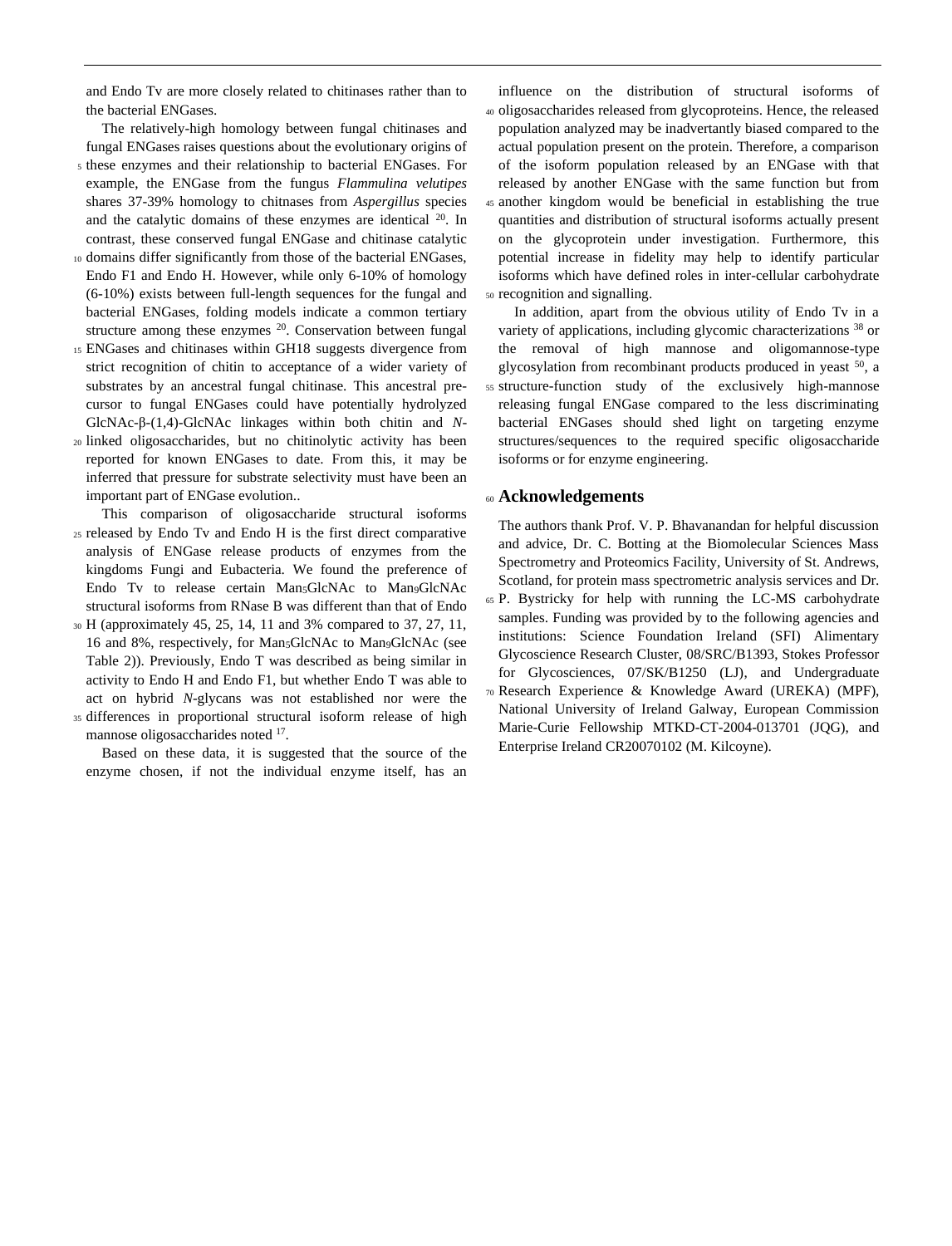

**Fig 6.** HPAEC-PAD chromatograms of released products purified from RNase B treated with (A) Endo H and (B) Endo Tv, and digestions of ovalbumin with (C) Endo H and (D) Endo Tv. Chromatogram (E) shows a peak from Endo Tv-digested fetuin. , M1 denotes ManGlcNac, M3 Man3GlcNAc and M5 to M9 denote Man<sub>5</sub>GlcNAc to Man<sub>9</sub>GlcNAc oligosaccharides,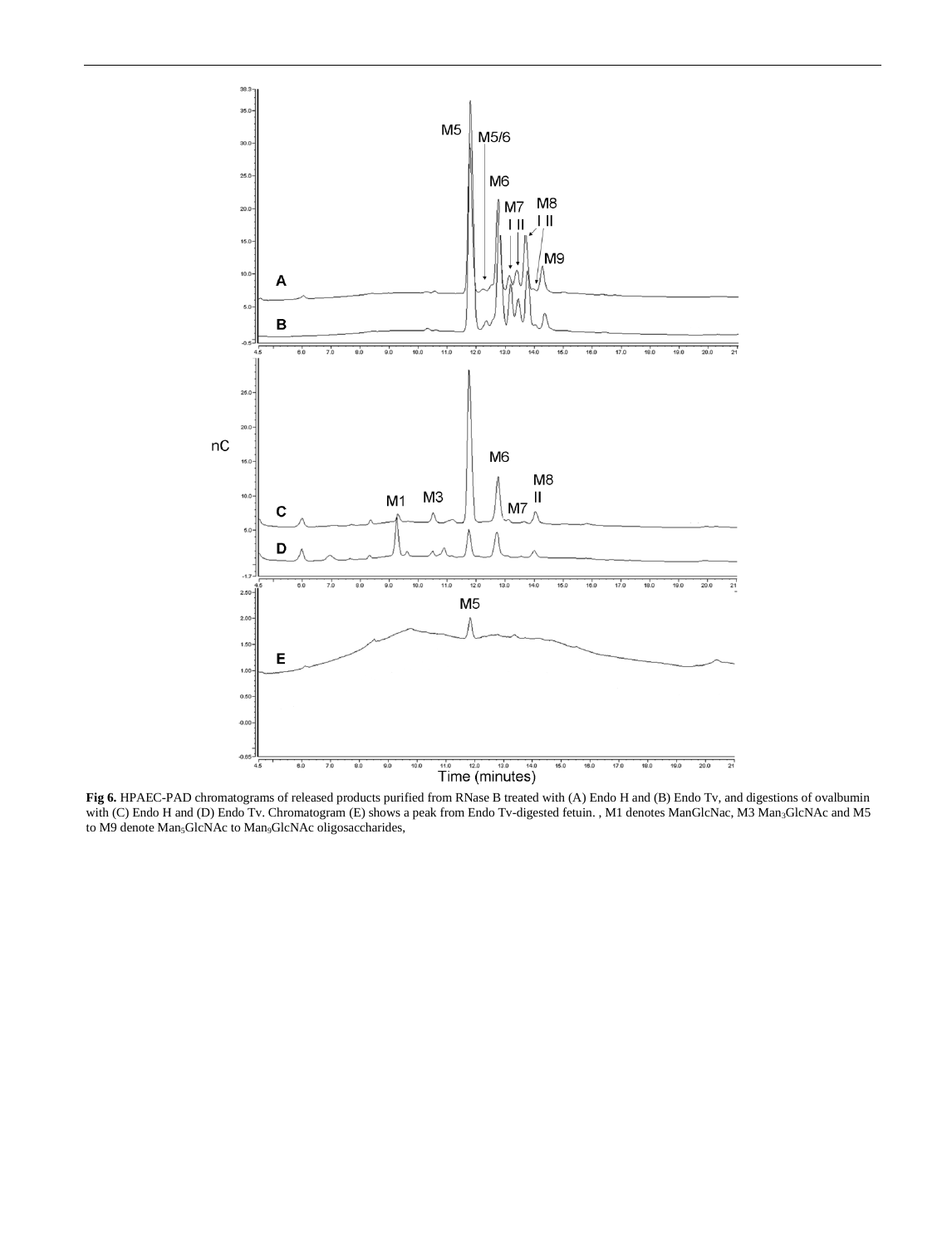

**Fig 7.** HPAEC-PAD chromatograms of released products purified from (A) Endo H-digested RNase B and from yeast invertase digested with (B) WChTv, (C) Endo H, and (D) Endo Tv. M5 to M9 denote Man<sub>5</sub>GlcNAc to Man<sub>9</sub>GlcNAc oligosaccharides. M9-M14 and M20+ in the lower panel were assigned based on the known oligosaccharide structures of invertase <sup>42, 43</sup> and likely retention times of these *N*-linked oligosaccharides on HPAEC-PAD <sup>51</sup>.

#### **References**

5

- 1. P. Azadi and C. Heiss, *Methods in Molecular Biology (Clifton, N.J*, 2009, **534**, 37-51.
- 2. E. D. Green, G. Adelt, J. U. Baenziger, S. Wilson and H. Van
- <sup>10</sup> Halbeek, *The Journal of Biological Chemistry*, 1988, **263**, 18253-18268.
- 3. F. Maley, R. B. Trimble, A. L. Tarentino and T. H. Plummer, Jr., *Analytical Biochemistry*, 1989, **180**, 195-204.
- 4. R. B. Trimble and F. Maley, *Analytical Biochemistry*, 1984, **141**, <sup>15</sup> 515-522.
- 5. R. B. Trimble and A. L. Tarentino, *The Journal of Biological Chemistry*, 1991, **266**, 1646-1651.
- 6. M. Arakawa and T. Muramatsu, *Journal of Biochemistry*, 1974, **76**, 307-317.
- <sup>20</sup> 7. M. Collin and A. Olsen, *The EMBO Journal*, 2001, **20**, 3046-3055.
	- 8. H. Muramatsu, H. Tachikui, H. Ushida, X.-j. Song, Y. Qiu, S. Yamamoto and T. Muramatsu, *Journal of Biochemistry*, 2001, **129**, 923-928.
- 9. A. L. Tarentino and T. H. Plummer, Jr., *Glycobiology*, 1994, **4**, 771- <sup>25</sup> 773.
	- 10. Y. Kimura, T. Tokuda, A. Ohno, H. Tanaka and Y. Ishiguro, *Biochimica et Biophysica Acta (BBA) - General Subjects*, 1998, **1381**, 27-36.
- 11. M. Maeda and Y. Kimura, *Trends in Glycoscience and*  <sup>30</sup> *Glycotechnology*, 2005, **17**, 205-214.
	- 12. M. Maeda and Y. Kimura, in *GLYCO XVIII: XVIII International Symposium on Glycoconjugates*, Glycoconjugate Journal, Firenze, Italy, 2005, p. 310.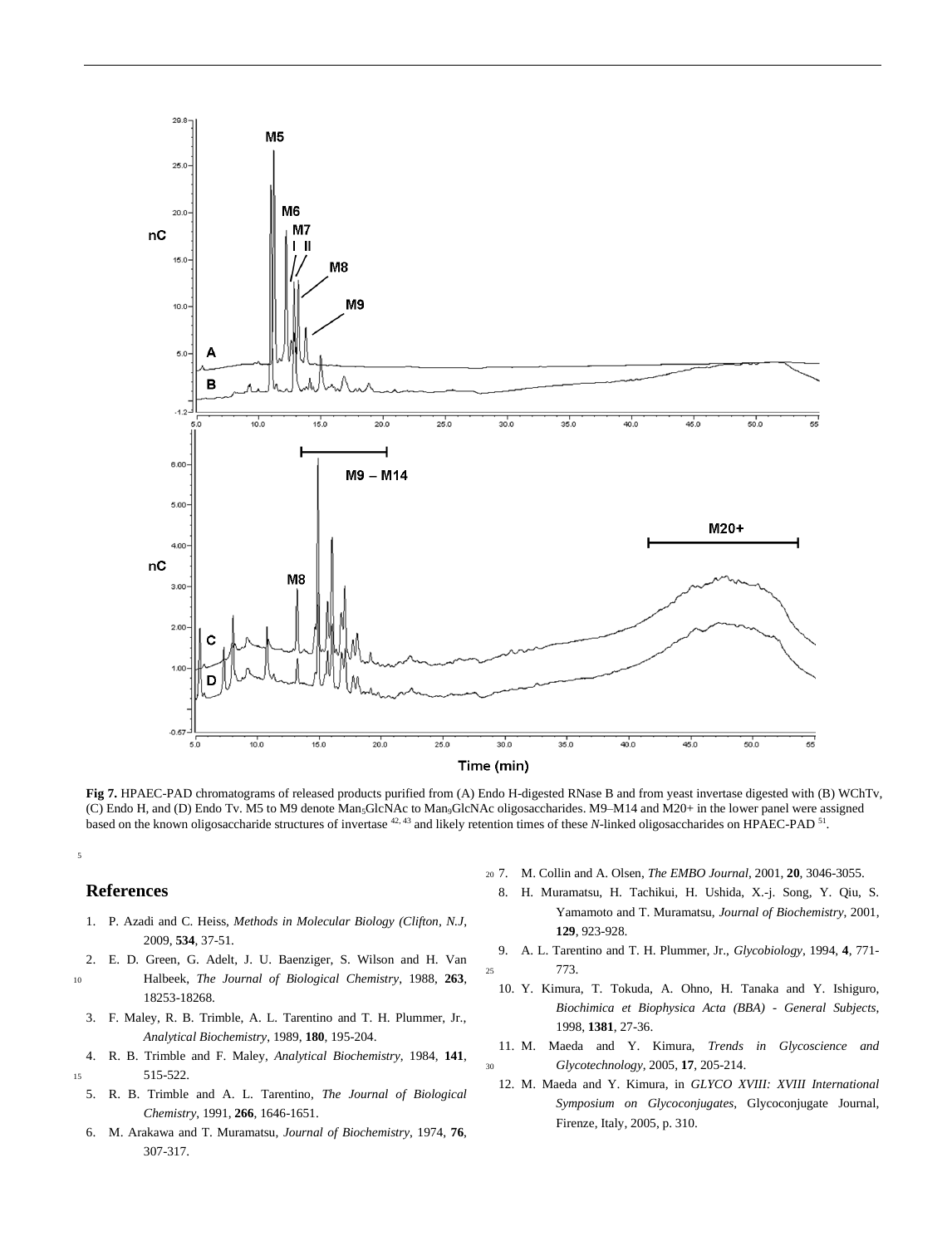- 13. A. Li, B. Antizar-Ladislao and M. Khraisheh, *Bioprocess and Biosystems Engineering*, 2007, **30**, 189-196.
- 14. L. Manczinger, Z. Antal, A. Schoop and L. Kredics, *Acta Biologica Hungarica*, 2001, **52**, 223-229.
- <sup>5</sup> 15. R. L. Mach and S. Zeilinger, *Applied Microbiology and Biotechnology*, 2003, **60**, 515-522.
	- 16. G. Beldman, A. G. Voragen, F. M. Rombouts, M. F. Searle-Van Leeuwen and W. Pilnik, *Biotechnology and Bioengineering*, 1988, *31*, 160-167.
- <sup>10</sup> 17. I. Stals, B. Samyn, K. Sergeant, T. White, K. Hoorelbeke, A. Coorevits, B. Devreese, M. Claeyssens and K. Piens, *FEMS Microbiology Letters*, 2009.
- 18. K. Fujita, K. Kobayashi, A. Iwamatsu, M. Takeuchi, H. Kumagai and K. Yamamoto, *Archives of Biochemistry and Biophysics*, <sup>15</sup> 2004, **432**, 41-49.
- 19. J. Hitomi, Y. Murakami, F. Saitoh, N. Shigemitsu and H. Yamaguchi, *Journal of Biochemistry*, 1985, **98**, 527-533.
- 20. T. Hamaguchi, T. Ito, Y. Inoue, T. Limpaseni, P. Pongsawasdi and K. Ito, *Glycobiology*, 2010, **20**, 420-432.
- <sup>20</sup> 21. S. Bouquelet, G. Strecker, J. Montreuil and G. Spik, *Biochimie*, 1980, **62**, 43-49.
	- 22. M. Matsuo and T. Yasui, *Agricultural and Biological Chemistry*, 1984, **48**, 1845-1852.
- 23. K. Takagaki, M. Iwafune, I. Kakizaki, K. Ishido, Y. Kato and M.
- <sup>25</sup> Endo, *The Journal of Biological Chemistry*, 2002, **277**, 18397- 18403.
	- 24. J. Q. Fan and Y. C. Lee, *The Journal of Biological Chemistry*, 1997, **272**, 27058-27064.
- 25. T. H. Plummer, Jr. and A. L. Tarentino, *Glycobiology*, 1991, **1**, 257- <sup>30</sup> 263.
- 26. F. Altmann, K. Paschinger, T. Dalik and K. Vorauer, *European Jjournal of Biochemistry / FEBS*, 1998, **252**, 118-123.
- 27. A. L. Tarentino, G. Quinones, W. P. Schrader, L. M. Changchien and T. H. Plummer, Jr., *The Journal of Biological Chemistry*,
- <sup>35</sup> 1992, **267**, 3868-3872.
- 28. A. Reddy, B. G. Grimwood, T. H. Plummer and A. L. Tarentino, *Glycobiology*, 1998, **8**, 633-636.
- 29. A. L. Tarentino and T. H. Plummer, Jr., *Methods in Enzymology*, 1994, **230**, 44-57.
- <sup>40</sup> 30. U. K. Laemmli, *Nature*, 1970, **227**, 680-685.
	- 31. M. Kilcoyne, M. Shah, J. Q. Gerlach, V. Bhavanandan, V. Nagaraj, A. D. Smith, K. Fujiyama, U. Sommer, C. E. Costello, N. Olszewski and L. Joshi, *Journal of Plant Physiology*, 2009, **166**, 219-232.
- <sup>45</sup> 32. J. Q. Gerlach, M. Kilcoyne, S. Eaton, V. Bhavanandan and L. Joshi, *Advances in Experimental Medicine and Biology*, 2011, **705**, 257-269.
- 33. A. Shevchenko, M. Wilm, O. Vorm and M. Mann, *Analytical Chemistry*, 1996, **68**, 850-858.
- <sup>50</sup> 34. J. M. Prien, D. J. Ashline, A. J. Lapadula, H. Zhang and V. N. Reinhold, *Journal of the American Society for Mass Spectrometry*, 2009, **20**, 539-556.
	- 35. J. A. Kiernan, *Histochemistry*, 1975, **44**, 39-45.
- 36. P. Kreunin, J. Zhao, C. Rosser, V. Urquidi, D. M. Lubman and S.
- <sup>55</sup> Goodison, *Journal of Proteome Research*, 2007, **6**, 2631-2639.
- 37. D. LeVine, M. J. Kaplan and P. J. Greenaway, *The Biochemical Journal*, 1972, **129**, 847-856.
- 38. W. Zhang, H. Wang, L. Zhang, J. Yao and P. Yang, *Talanta*, 2011, **85**, 499-505.
- <sup>60</sup> 39. D. J. Harvey, D. R. Wing, B. Küster and I. B. H. Wilson, *Journal of the American Society for Mass Spectrometry*, 2000, **11**, 564- 571.
- 40. J. J. van Rooijen, A. F. Voskamp, J. P. Kamerling and J. F. Vliegenthart, *Glycobiology*, 1999, **9**, 21-30.
- <sup>65</sup> 41. T. Suzuki, K. Kitajima, Y. Emori, Y. Inoue and S. Inoue, *Proceedings of the National Academy of Sciences of the United States of America*, 1997, **94**, 6244-6249.
	- 42. K. R. Anumula and S. T. Dhume, *Glycobiology*, 1998, **8**, 685-694.
- 43. H. Nomoto, T. Endo and Y. Inoue, *Carbohydrate Research*, 1982, <sup>70</sup> **107**, 91-101.
- 44. S. Fujii, T. Nishiura, A. Nishikawa, R. Miura and N. Taniguchi, *The Journal of Biological Chemistry*, 1990, **265**, 6009-6018.
- 45. B. Y. Yang, J. S. S. Gray and R. Montgomery, *Carbohydrate Research*, 1996, **287**, 203-212.
- <sup>75</sup> 46. J. C. Byrd, A. L. Tarentino, F. Maley, P. H. Atkinson and R. B. Trimble, *The Journal of Biological Chemistry*, 1982, **257**, 14657-14666.
- 47. R. B. Trimble and P. H. Atkinson, *The Journal of Biological Chemistry*, 1986, **261**, 9815-9824.
- <sup>80</sup> 48. I. Salovuori, M. Makarow, H. Rauvala, J. Knowles and L. Kääriäinen, *Nature Biotechnology*, 1987, **5**, 152-156.
	- 49. G. D. Inglis and L. M. Kawchuk, *Canadian Journal of Microbiology*, 2002, **48**, 60-70.
- 50. S. R. Hamilton and T. U. Gerngross, *Current Opinion in*  <sup>85</sup> *Biotechnology*, 2007, **18**, 387-392.
	- 51. J. S. Rohrer, *Glycobiology*, 1995, **5**, 359-360.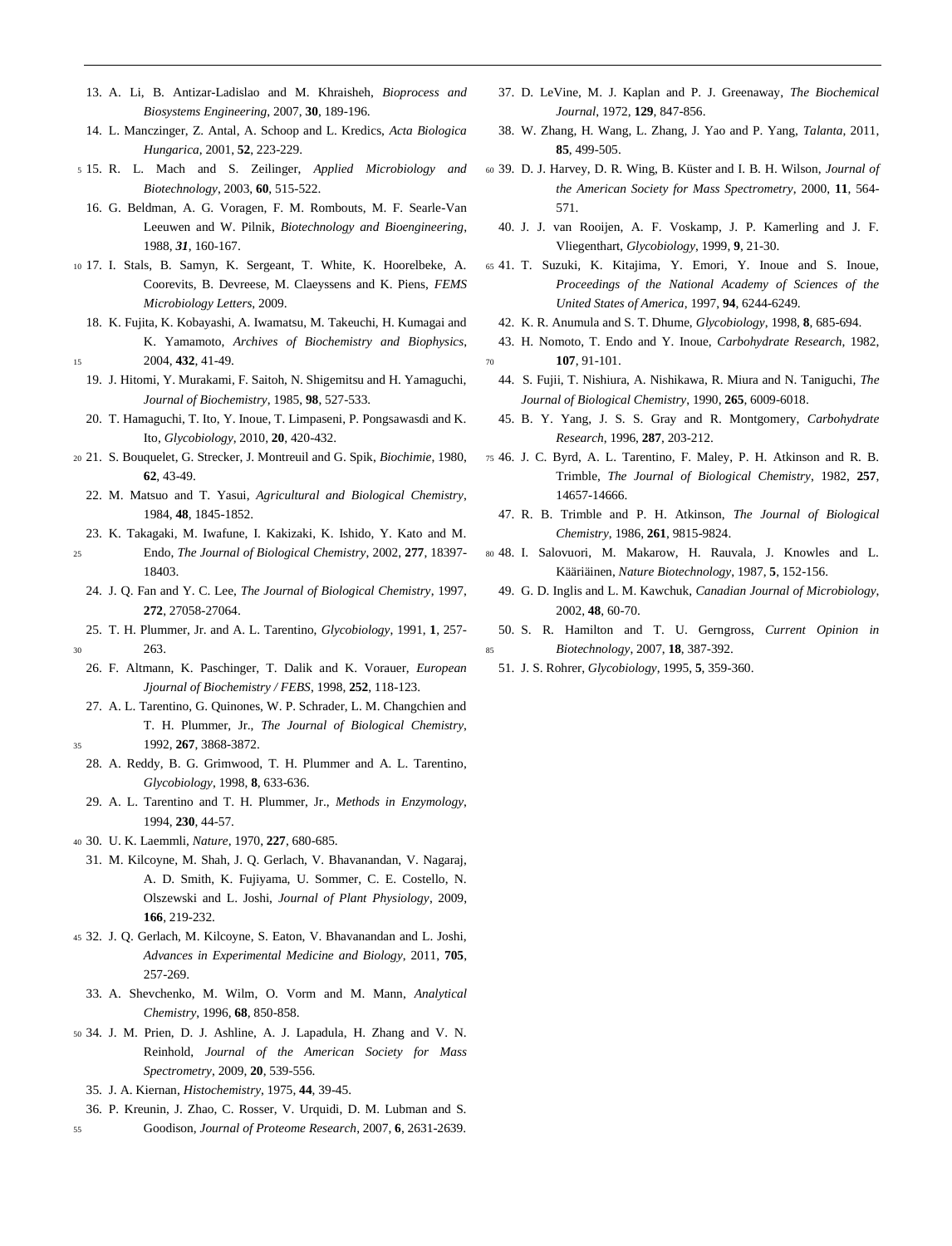# **Supplementary data**



Fig. S-1 Relative percentages of individual high mannose glycoforms (Man<sub>5</sub>GlcNAc) to Man9GlcNAc) released by purified Endo Tv and Endo H as quantified by HPAEC-PAD. Data is mean of four replicates, error bars represent standard deviation.

**Table S-1** Expected and observed m/z values of PNGase F released structures from RNase B by ESI-MS in negative ion mode (+/- 0.5 Da calibration).

|                                      |         | <b>Expected m/z</b> | Observed m/z |               |  |
|--------------------------------------|---------|---------------------|--------------|---------------|--|
| <b>Structures</b>                    | $[M-H]$ | $[M-2H]^{2-}$       | $[M-H]$      | $[M-2H]^{2-}$ |  |
| Man <sub>5</sub> GlcNAc <sub>2</sub> | 1233.43 | 616.215             | 1233.6       | 616.8         |  |
| Man <sub>6</sub> GlcNAc <sub>2</sub> | 1397.48 | 698.24              | 1395.7       | 698           |  |
| Man <sub>7</sub> GlcNAc <sub>2</sub> | 1557.53 | 778.265             |              | 778.9         |  |
| Man <sub>8</sub> GlcNAc <sub>2</sub> | 1719.58 | 859.29              |              | 859.7         |  |
| Man <sub>9</sub> GlcNAc <sub>2</sub> | 1881.63 | 940.315             |              | 940.5         |  |
|                                      |         |                     |              |               |  |

- not observed.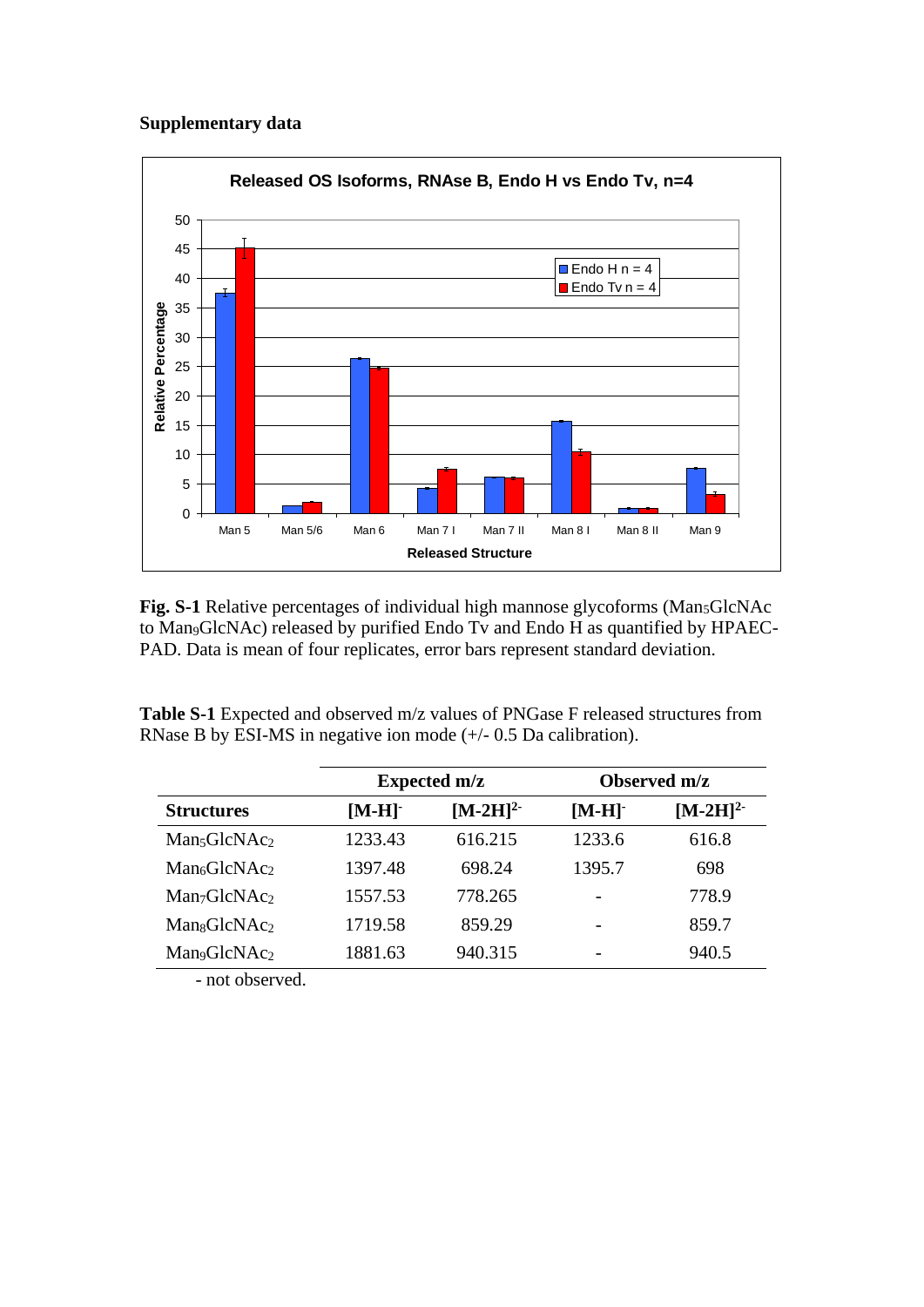**Table S-2** Deprotonated fragment ions from ESI-LC-MS of bacterial ENGase, Endo F1, and fungal WChTv-released native high mannose structures from RNase B. Fragment structures were in GlycoWorkbench v2.1.

| <b>Fragment</b> ion                                                                                    | <b>Type</b>                                              | <b>Expected</b> | <b>Observed</b> | <b>Bacterial</b> | <b>Fungal</b> |
|--------------------------------------------------------------------------------------------------------|----------------------------------------------------------|-----------------|-----------------|------------------|---------------|
|                                                                                                        |                                                          | m/z             | m/z             |                  |               |
|                                                                                                        | $\mathsf{C}$                                             | 503.16          | 503.0           | $\mathbf Y$      | $\mathbf Y$   |
| $\bigcirc$ <sub>a 2</sub> $\bigcirc$ <sub>a 2</sub> $\bigcirc$ <sub>a</sub> $\circ$                    |                                                          |                 |                 |                  |               |
| $\frac{1}{a}6\degree$<br>$\bigcirc$ <sub>a 2</sub> $\bigcirc$ <sub>a 2</sub> $\bigcirc$ <sub>a 3</sub> | $\overline{^{0,4}A_{Man}}Y$                              | 545.17          | 545.1           | $\mathbf Y$      | $\mathbf Y$   |
|                                                                                                        | $^{1,3}$ A <sub>Man</sub><br>$\overline{^{0,2}A_{Man}}Y$ | 605.19          | 605.1           | $\mathbf Y$      | $\mathbf Y$   |
|                                                                                                        | $\mathbf{B}\mathbf{Z}$                                   | 629.19          | 629.1           | $\mathbf Y$      | $\mathbf Y$   |
|                                                                                                        | $\rm BY$                                                 | 647.2           | 647.1           | $\mathbf Y$      | $\mathbf Y$   |
|                                                                                                        | ${\rm CY}$                                               | 665.21          | 665.2           | $\mathbf Y$      | $\mathbf Y$   |
| $\sqrt{3}$                                                                                             | $\overline{^{2,4}A_{GlcNAc}}Y$                           | 707.22          | 707.2           | $\mathbf Y$      | $\mathbf Y$   |
|                                                                                                        | $\mathbf{C}^{0,2}\mathbf{X}_{Man}$                       |                 |                 |                  |               |
| 6)                                                                                                     | $\overline{B^{2,4}}X_{Man}$                              | 749.24          | 749.2           | $\mathbf Y$      | $\mathbf Y$   |
|                                                                                                        | $\overline{C^{2,4}}X_{Man}$                              | 767.25          | 767.2           | $\mathbf Y$      | $\mathbf Y$   |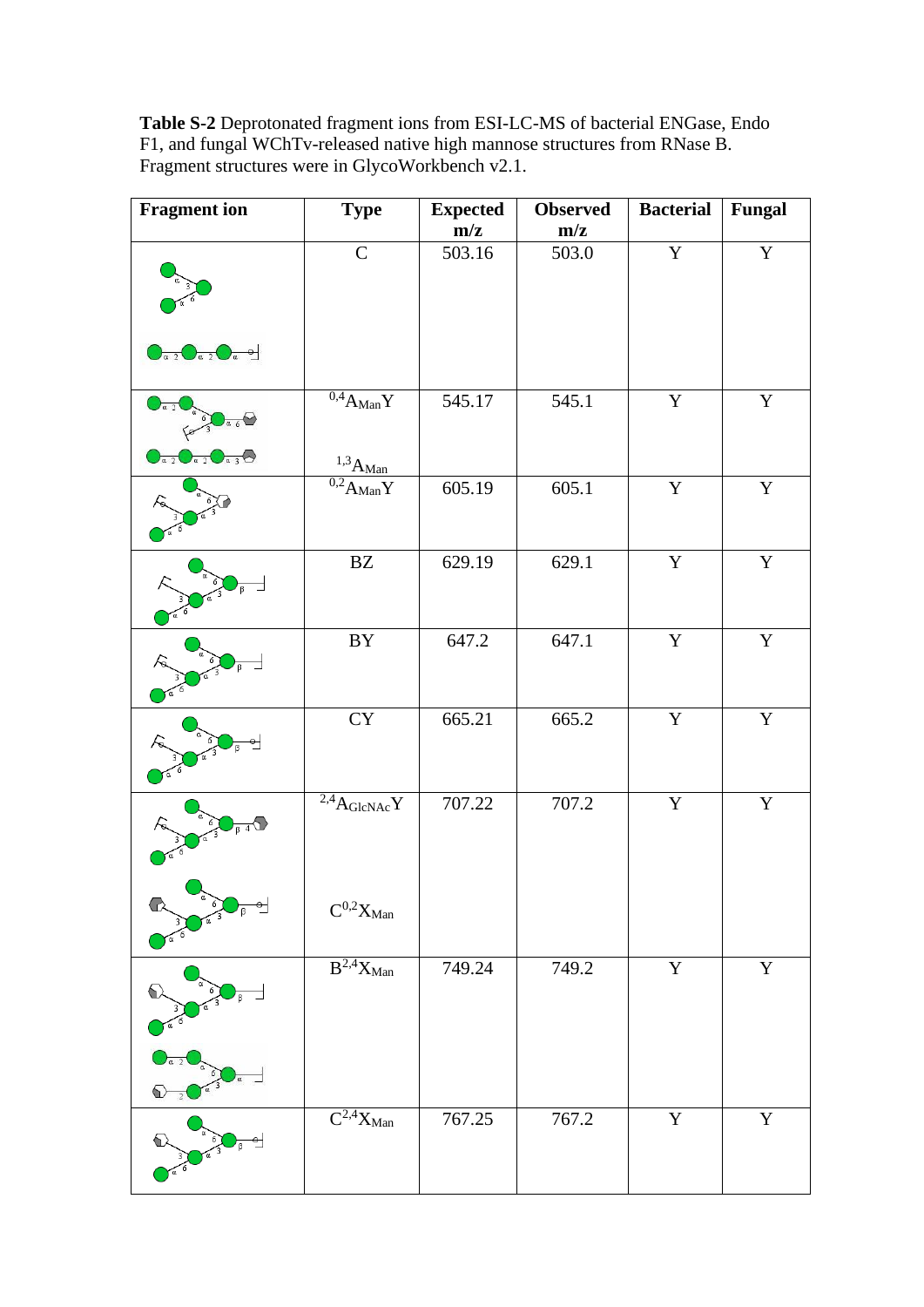|                                                      | $^{0,2}\mathrm{A}_\mathrm{Man}$        |         |        |                         |                |
|------------------------------------------------------|----------------------------------------|---------|--------|-------------------------|----------------|
|                                                      | $\mathsf C$                            | 827.27  | 827.2  | $\mathbf Y$             | $\mathbf Y$    |
| a.                                                   |                                        |         |        |                         |                |
| $L_{\beta}$                                          | $2.4$ AGlcNAc                          | 869.28  | 869.3  | $\mathbf Y$             | $\mathbf Y$    |
| $\beta$ 4                                            | $1.5\overline{X}_{Man}Y$               | 896.29  | 896.3  | ${\bf N}$               | $\mathbf Y$    |
| $\overline{\beta}$ 4 $\overline{\alpha}$             | $\overline{^{0,2}{A}}_{\text{GlcNAc}}$ | 929.3   | 929.3  | $\mathbf Y$             | $\mathbf Y$    |
| $\int_{a}^{a}$<br>$B$ 4                              | ${\rm YZ}$                             | 1012.34 | 1012.3 | $\overline{\mathbf{Y}}$ | $\mathbf Y$    |
| a <sub>2</sub><br>$\beta$ 4<br>$\overline{2}$        | ${\rm ZY}$                             |         |        |                         |                |
| α<br>$\sqrt{3}$<br>کم                                | $[M-H]$                                | 1030.35 | 1030.4 | $\overline{\mathbf{Y}}$ | $\overline{Y}$ |
|                                                      | YY                                     |         |        |                         |                |
| $\int_{a}^{a}$<br>$\int a^2$<br>$\alpha$ 2           | $\overline{^{0,2}A_{Man}}\overline{Y}$ | 1091.35 | 1091.4 | $\overline{\mathbf{Y}}$ | ${\bf N}$      |
| $\overline{64}$<br>♦<br>$\overline{2}$<br>$\alpha$ 2 | $2.4$ X <sub>Man</sub> Y               | 1294.43 | 1294.6 | $\mathbf Y$             | $\mathbf Y$    |
|                                                      | $\mathbf{Y}^{1,3}\mathbf{X}_{Man}$     |         |        |                         |                |